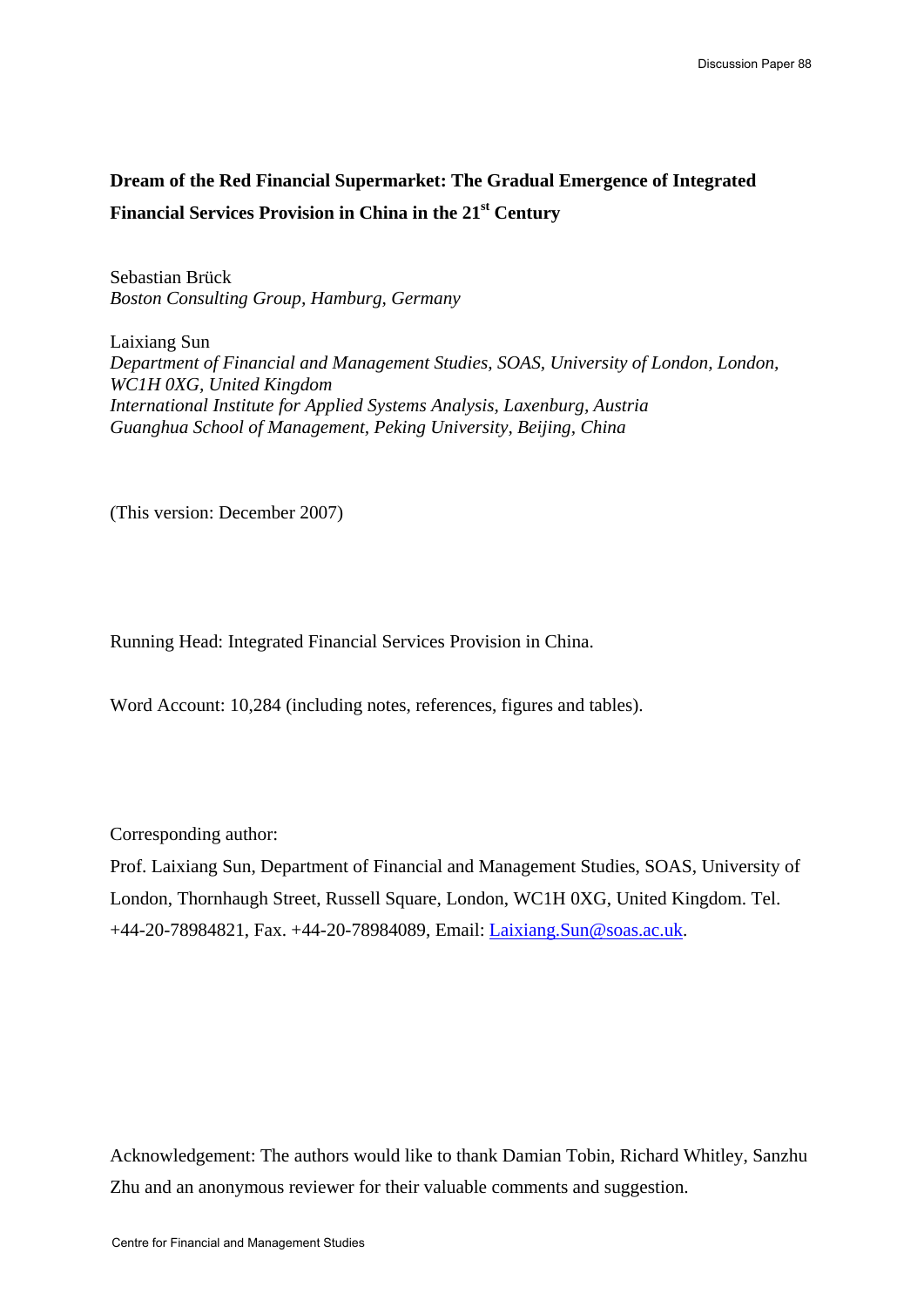## Abstract

While the current regulatory trend in the area of banking scope regulation favors integrated financial services provision, China continues to restrict commercial banks' permissible range of business activities via its 1995 Commercial Bank Law. In this article, we propose an analytical framework which explicitly incorporates the sophistication-level constraint of a country's financial system into the regulatory trade-off calculation between banks' need for new growth opportunities and an increased risk of financial instability. Applying this framework to China, we firstly discuss the episode of financial instability that led policymakers to resegment the financial industry in 1995 and then analyze the rationale behind China's recent, gradual movement back towards integrated financial services provision. While improved risk management capabilities mean that China may now be ready for a more liberal banking scope regulatory regime, we find that a financial crisis could still derail this important element of China's financial sector reform strategy.

Key Words: Financial Regulation, Integrated Financial Services, Banking, China.

JEL Classifications: E44, G28, K23, L51.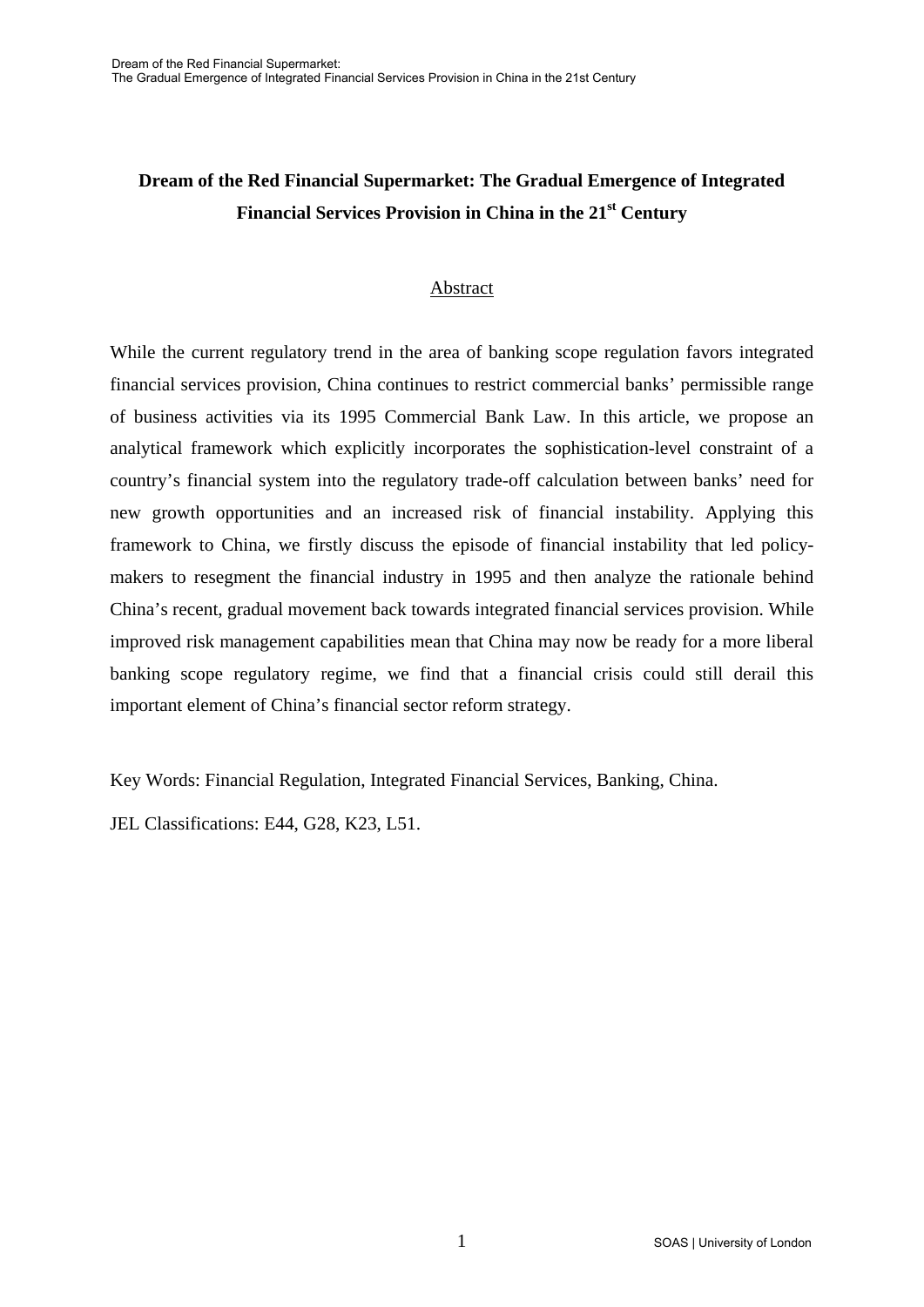### **1. Introduction**

Over the past two decades, financial sector regulators in North America, Western Europe and East Asia have taken an increasingly liberal approach to determining commercial banks' permissible business scope. In contrast to earlier times, commercial banks are now commonly authorized to conduct not only traditional intermediation activities such as deposit taking and loan extension but are free to expand into investment banking (including securities underwriting, trading and brokerage), asset management (encompassing 'alternative' asset classes such as hedge and private equity funds) and insurance.

While the current global regulatory trend in the area of banking scope regulation thus favors integrated financial services provision (IFSP), the People's Republic of China (from here on, China) continues to restrict commercial banks' permissible range of business activities via its 1995 Commercial Bank Law. With the formal segmentation of the financial industry remaining in place, recent years have also seen a gradual relaxation of Chinese regulators' approach to setting the permissible business scope of the country's commercial banks.

In this paper we examine China's slow movement towards the emerging global regulatory norm of integrated financial services provision. To develop an analytical framework that is capable of capturing the country-specific cost-benefit dynamics of regulating banks' permissible business scope, we first review the policy options of 'universal banking', 'broad banking' and 'specialized banking', assesses the contemporary global shift towards de-segmented financial sector regulation, and analyzes the benefits and costs of integrated financial services provision. We highlight that granting banks greater freedom in setting their activity scope entails certain benefits, for example, the opportunity for commercial banks to pursue new growth opportunities in the face of credit disintermediation, but also potentially generates significant risks such as the costly conflicts of interest and an increased risk of financial instability. How these benefits and costs play out in a specific country will depend on the level of sophistication the country's financial system has achieved, including the quality of its regulators and financial firms. Hence, we propose a matrix-based framework to capture the relationship between the sophistication level of a country's financial system and the cost-benefit calculation of the integrated financial service provision.

An application of this framework to the case of China shows, it was precisely the conflicts of interest and financial instability tending to be associated with hastily implemented banking scope deregulation schemes that prompted Chinese policy-makers to separate the country's commercial banks from non-bank financial institutions such as trust and investment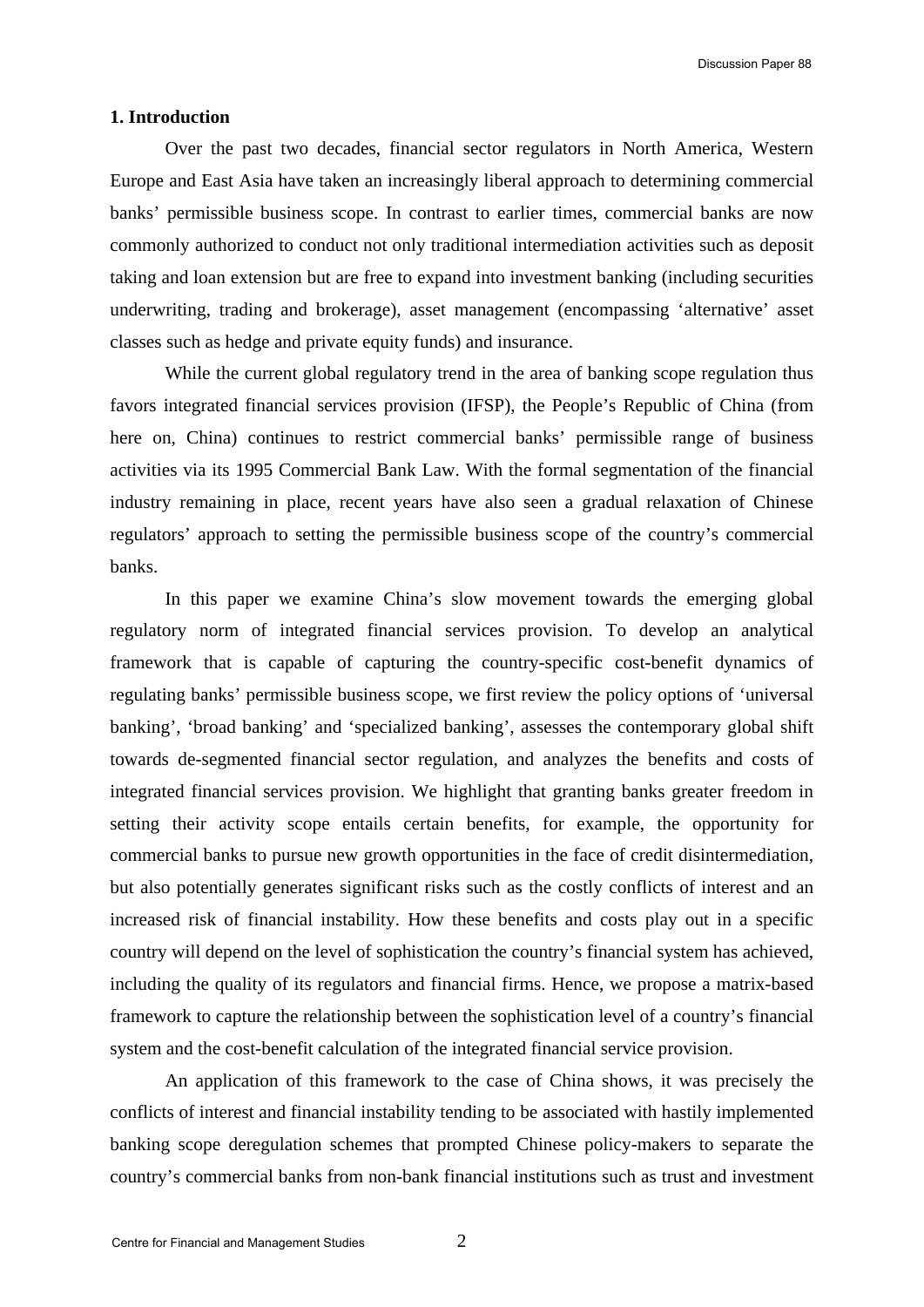and securities companies via the passage of the 1995 Commercial Bank Law. On the other hand, as both Chinese regulators and banks have improved their risk management capabilities in recent years, which implies a growing sophistication of China's financial system, Chinese financial institutions may in the near future again be granted greater freedom in setting their business scope. Indeed, three 'experimental' financial holding companies (CITIC, Everbright and Ping An) have already come into existence in the recent past. These new developments suggest that a formal move towards IFSP, for example via the enactment of a Chinese financial holding company law, would benefit not only financial sector players such as Chinese commercial banks and insurance companies in their competition with foreign entrants but could also offer advantages to Chinese corporate and retail financial services customers as well as financial sector regulators. Nevertheless, before the problem of persistent soft-budget constraint in the state-dominated financial sector is reasonably resolved, a formal move to IFSP would create moral hazard and other destabilizing troubles.

The rest of the paper is organized as follows. Section 2 develops the analytical framework. Section 3 examines the evolution of China's banking regulatory regime and assesses its past departure from and recent convergence towards global practices. Finally Section 4 presents concluding remarks.

## **2. Banking scope regulation: policy options, recent developments and the associated cost-benefit trade-offs**

## *2.1 Basic banking scope regulatory policy options*

 Three basic approaches to regulating commercial banks' permissible business scope can be distinguished, which differ in their respective answers to the following questions: First, can commercial banks engage in investment banking and insurance services or are they restricted to more traditional commercial bank functions? Second, if they are permitted to offer a broad range of services, will these be offered by an integrated financial institution or a holding company structure (Figure [1](#page-29-0))?<sup>1</sup>

### (Insert Figure 1 here)

Representing a first policy option, *universal banking* denotes a system where financial institutions offer a range of financial services. Under such a regulatory approach, banks are allowed to take deposits and extend loans, sell (but not necessarily underwrite) insurance as well as underwrite and deal in securities. Organizationally speaking, universal banking can draw on the integrated banking model, where securities activities, for example, simply take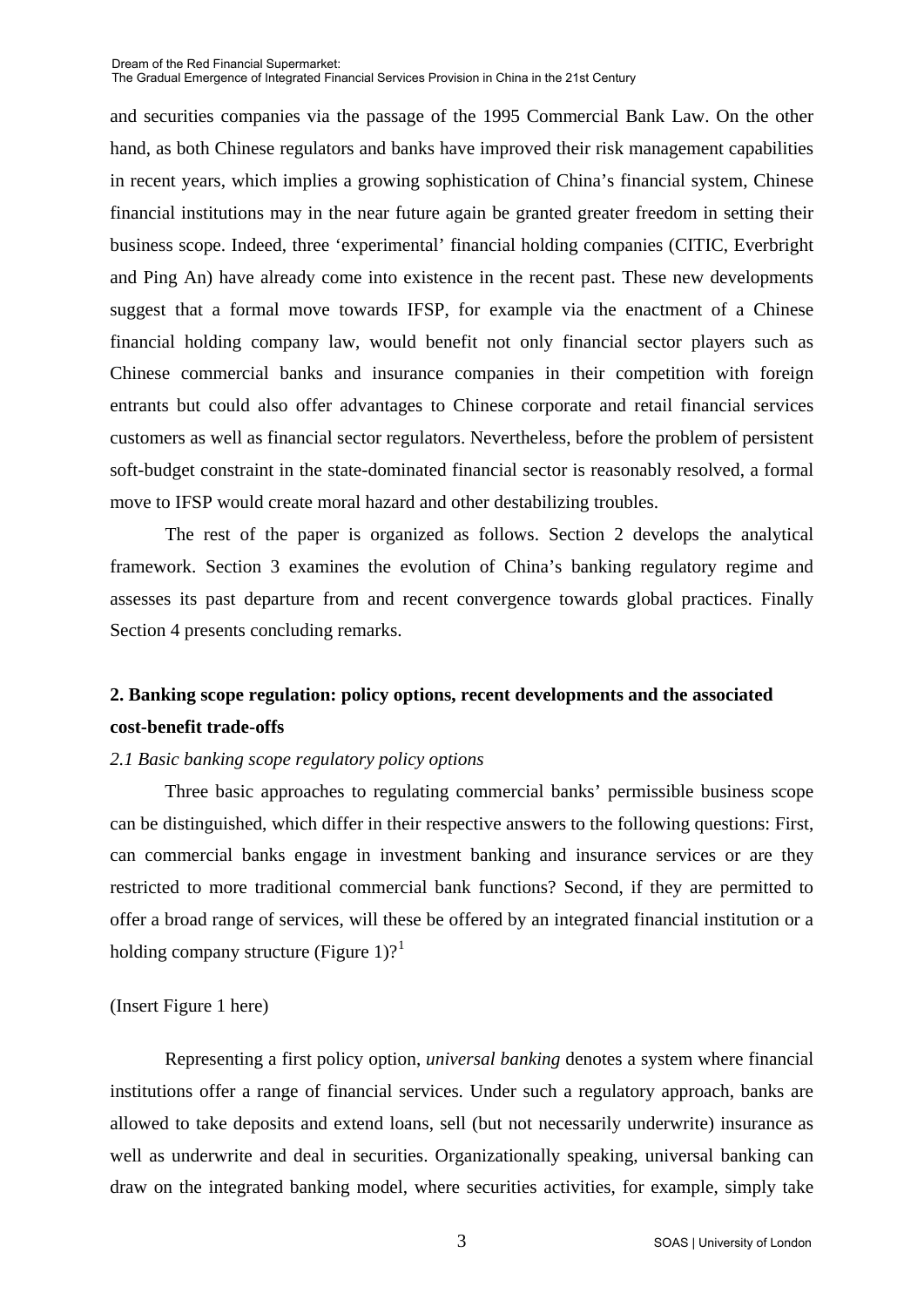place within a department of a commercial bank (Benston, 1994). In addition, universal banks may also offer some or all of their non-bank activities via separate subsidiaries (Saunders  $\&$ Walter, 1994). $^2$  $^2$ 

A second rather liberal approach to banking scope regulation is known as *broad banking* (Barth *et al*. 2000). Here, banks are also allowed to offer a wide range of financial services but typically have to do so via an indirect organizational structure. Thus, broad banking normally requires setting up a holding company structure for the purposes of business diversification. Establishing a 'cushion' between different financial businesses, the holding company owns and operates commercial banking, capital markets and insurance subsidiaries which are legally separate and have their own capital (Koguchi, 1993).

Universal and broad banking contrast with a system of *specialized banking*, where integrated financial services provision is not permitted and different financial business lines remain separate. Under this approach, banking services, securities business and insurance activities are all offered by separate financial institutions and cross-penetration of financial markets is not permitted.

### *2.2 Emergence of the mega-banks: the rise of integrated financial services provision*

Despite a continuing degree of national diversity, the 1990s and the early  $21<sup>st</sup>$  century have seen a clear trend towards more liberal banking scope regulation and actual banking practices in the world's most important financial systems (Jackson & Symons Jr., 1998; Koguchi, 199[3](#page-29-1); Sheah & Sun, 1999).<sup>3</sup> Put differently, in terms of Figure 1 regulators have begun moving in the direction of universal and broad banking. As Ferran & Goodhart (2001) point out:

*"The growth of 'universal' financial services firms – financial conglomerates that operate across traditional sectoral boundaries – and the blurring of distinctions between financial products through secondary market techniques such as securitization and derivatives trading have outpaced the old functionally-driven approach to regulation [...]."* 

European countries such as Germany, France and the United Kingdom as well as Australia, New Zealand and Canada already allowed universal banking in the past or adopted it over the course of the 1980s or early 1990s (Barth *et al*., 1997; Koguchi, 1993). In the United States, adoption of the Gramm-Leach-Bliley Act in 1999 implied a shift from specialized towards broad banking (Bhattacharya *et al*., 1998).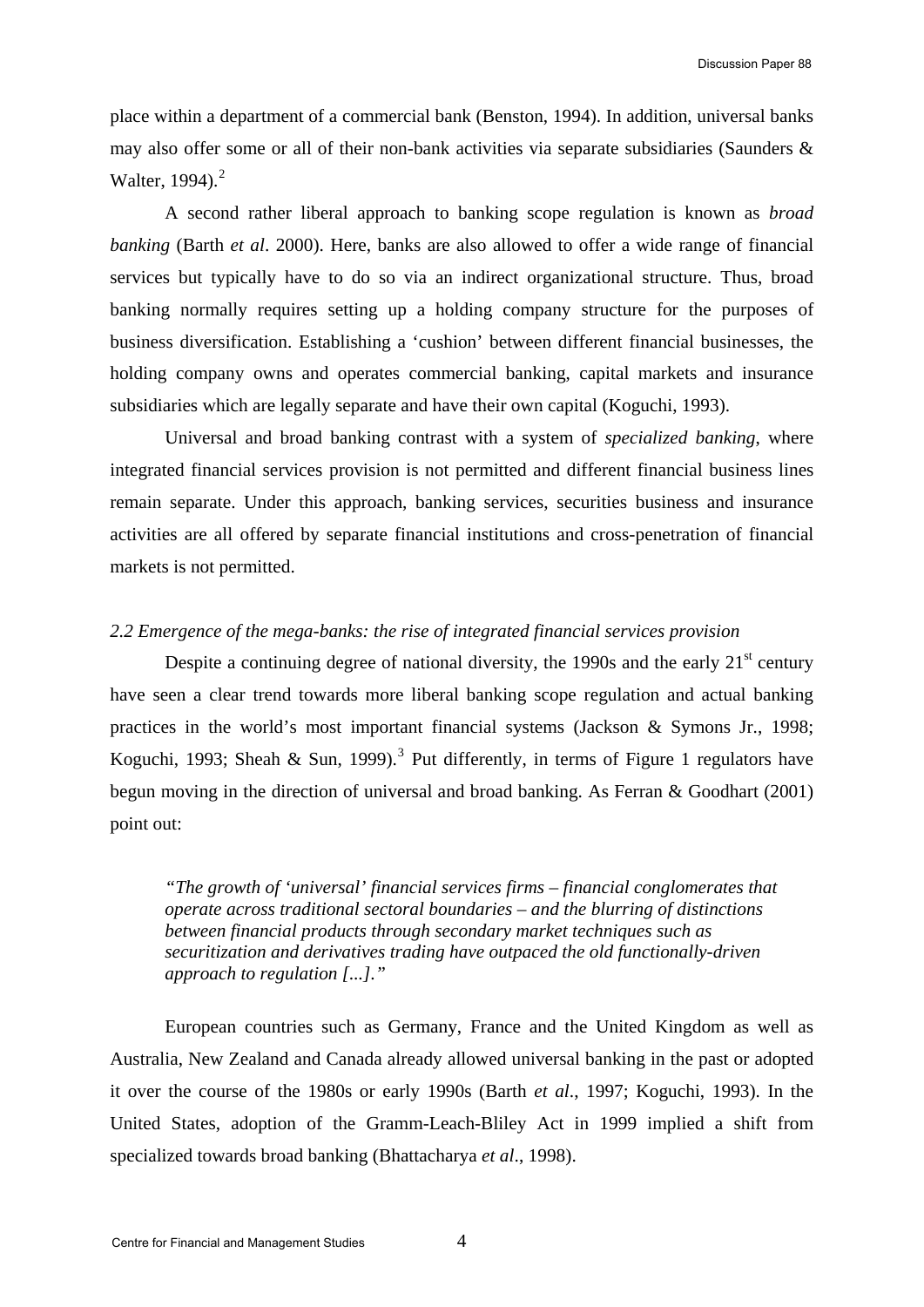In the East Asian context, Japan, too, moved towards allowing banks more freedom in choosing their product mix over the 1990s. Hence, in 1993 Japanese commercial banks were allowed to conduct securities business via separate subsidiaries (Borio & Filosa, 1994). Subsequently, the 1996 'big bang' banking reform was, among other objectives, aimed at introducing greater product competition into Japan's financial system via increasing banks' business scope (Laurence, 1999). Following the 'big bang' and further legal changes, it became possible for Japanese lenders to establish financial holding companies (Chiou & White, 2005).

Similarly, South Korea and Taiwan have recently followed advanced economies and moved towards greater liberalization of banks' business scope (Park, 1999). Beginning with banking systems that initially did not allow activity diversification and integration, Korea's and Taiwan's passage of their respective Financial Holding Company Laws in 2000 and 2001 concluded a movement towards integrated financial services provision that had begun in the early 1990s in both countries.

As indicated in the introduction, China meanwhile continues to formally separate its commercial banking sector from the country's securities and insurance industries via its 1995 Commercial Bank Law.

## *2.3 Beneficial aspects of bank business scope deregulation*

What broad factors explain this change in regulatory sentiment? As noted by a number of authors, an important part of the answer to this question relates to the fact that credit disintermediation has become more pronounced over the last two decades (see Canals 1997; Koguchi 1993; Kroszner & Rajan 199[4](#page-29-1); Rehm & Simmert 1991; Swary & Topf 1992).<sup>4</sup>

On the asset side of banks' balance sheet, earnings related to traditional banking services such as simple loans have come under significant pressure as financial and technological innovations increasingly allow non-financial companies to raise money directly in capital markets. Thus, non-financial companies nowadays demand a different set of financial products from their financial intermediaries. Moreover, on the liability side of their balance sheets, banks now have to fiercely compete for funds as depositors today also invest their savings in, for example, money market and mutual funds. Ageing populations as well as steadily rising per capita incomes in advanced economies account for this change in retail customers' preferences (Rehm & Simmert, 1991).

Advances in financial engineering techniques and telecommunications (the spread of the internet, in particular) have magnified the effects of credit disintermediation, which can in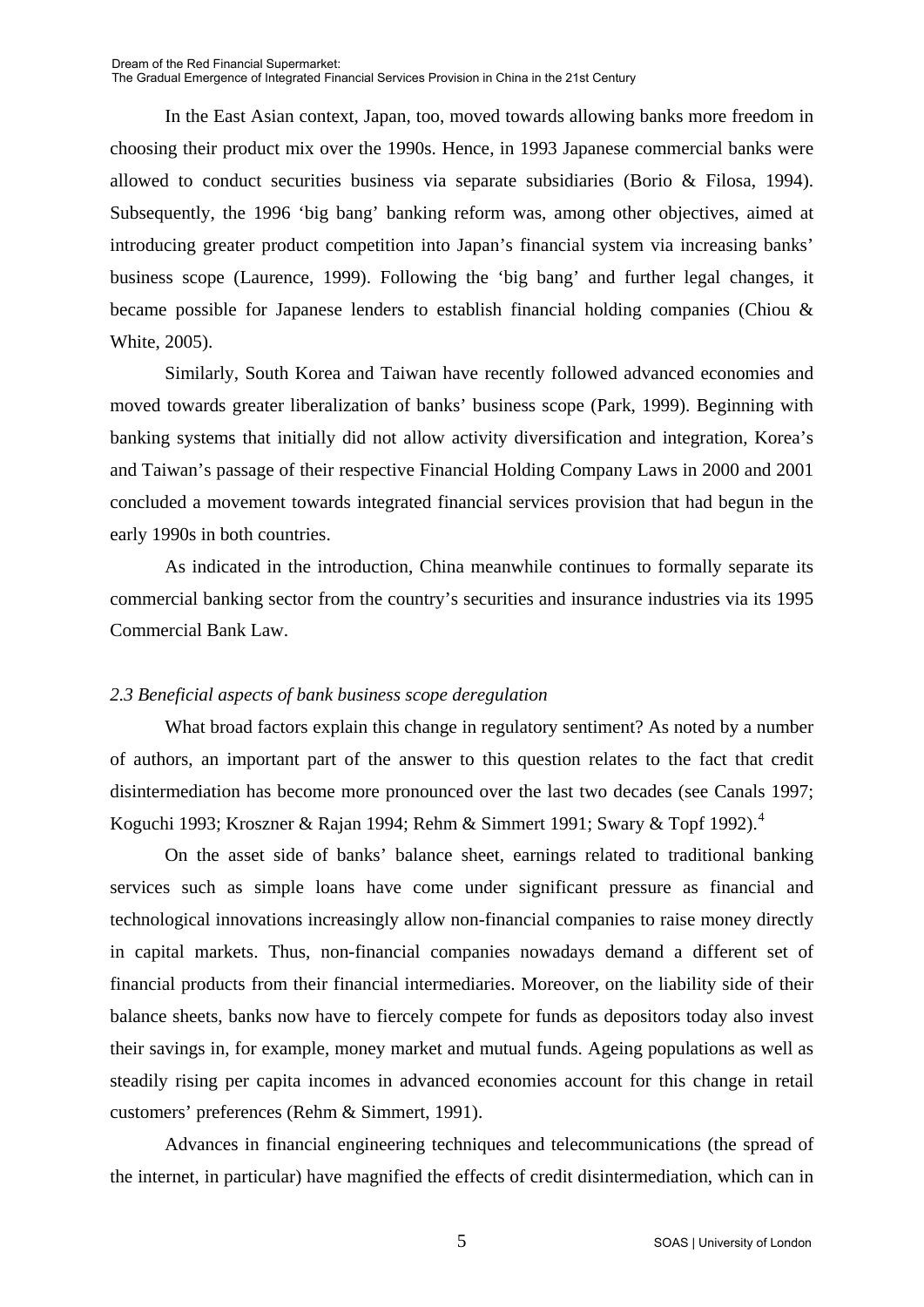fact also be viewed as a case of 'information disintermediation' (Fawcett 2001; Hawkins & Mihaljek 2001). In this regard, Greenbaum and Thakor (1995, p. 762) write:

*"Ironically, banks are the victims of their own success. They worked hard to make opaque assets transparent. They have been successful, but this also means that others can readily evaluate these assets, narrowing the rents that banks can earn. Banks have worked hard to make illiquid assets liquid. Securitization has been an impressive success, but it means investors can now fund opaque assets directly in the capital market, obviating the need for deposit funding."* 

Put differently, commercial banks' post-World War 2 success in dealing with credit, liquidity and interest rate risks has often turned previously valuable information about borrowers and lenders into a cheap, readily available commodity. As a result, banks' privileged position in the intermediation process has become critically undermined.

In practice, credit disintermediation implies a reduction in commercial banks' profit margins. To address this demand-led challenge, the pursuit of new sources of revenue growth or cost savings has become essential for commercial banks operating on the supply side of the financial system (Koguchi 1993). In order to boost earnings, banks can either strengthen efforts to grow organically and/or engage in mergers and acquisitions (M&A) to acquire new banks or other financial institutions such as investment banks and insurance companies. Cost savings, on the other hand, can follow from internal streamlining efforts as well as from the scale and scope economies potentially associated with M&A activity. Advances in information and communications technology have meant that these scale and scope economies are enjoyed more easily today than was the case in the past (Berger *et al*. 1999), assuming that the regulatory environment actually permits their exploitation.

The indicated, worldwide legislative and regulatory initiatives that allow for integrated financial services provision can therefore in fact be understood as a reaction to the challenge of credit disintermediation, which puts increasing pressure on banks' traditional business model. Liberalization of banks' business scope offers lenders the chance to pursue organic growth via offering a greater variety of fee-based services. Typically, the blurring of the boundary between traditional lending and capital markets activities has already led commercial banks to venture strongly into off-balance sheet, fee-earning activities such as loan commitments, guarantees and securitization services (Greenbaum & Thakor, 1995, p. 780). Further deregulation of permissible activities expands banks' opportunities in this area, allowing them to meet their corporate customers' changing demands while also potentially opening up new, mostly risk intermediation-centered growth areas such as (derivatives)

6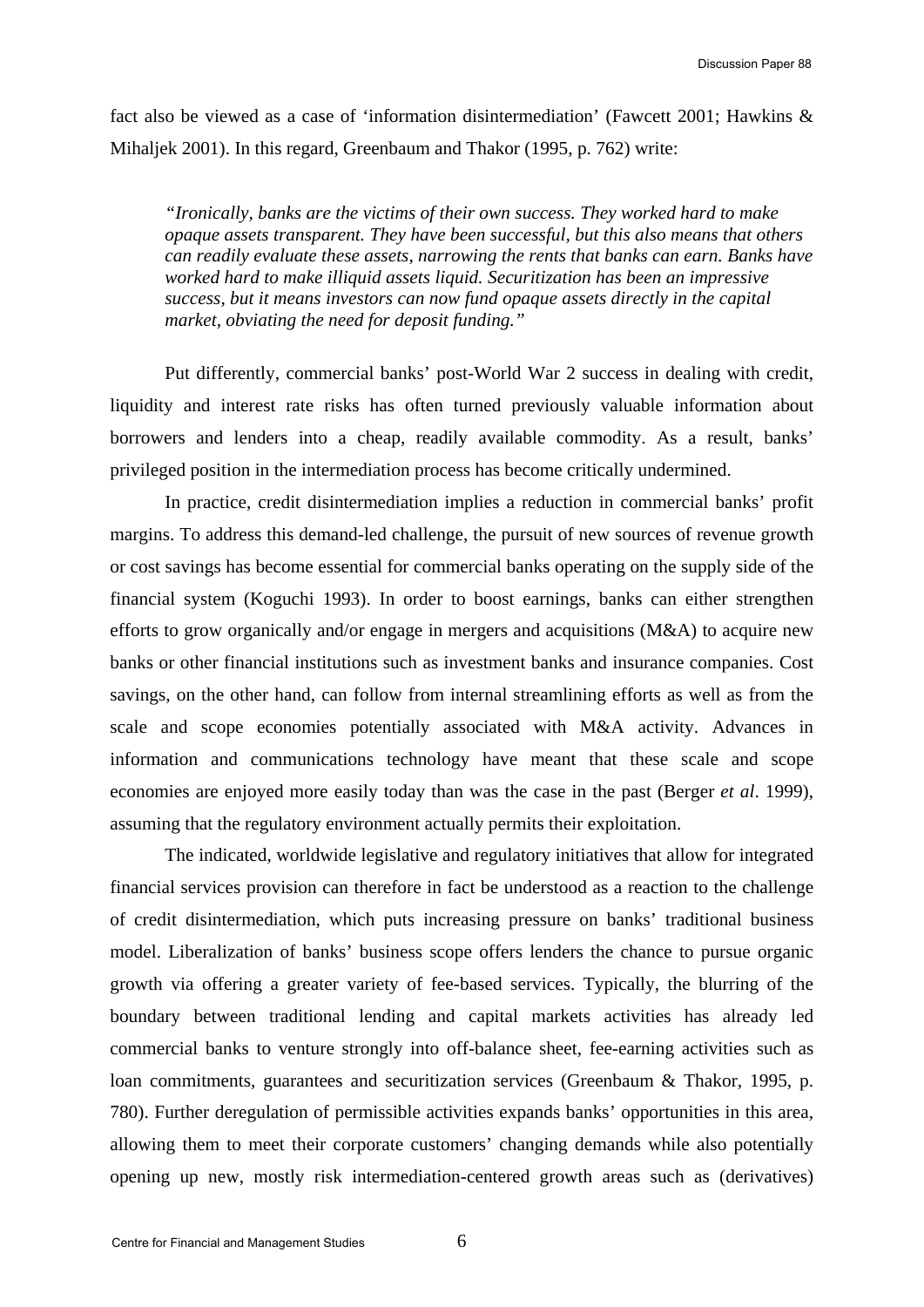trading, (prime) brokerage, hedge fund and private equity operations.  $5$  Moreover, deregulation also opens the door for mergers and acquisitions activity that can further boost commercial banks' revenues as well as imply potential cost savings.

Arguably, then, the deregulation of commercial banks' permissible business scope allows the latter to successfully deal with the challenge of credit disintermediation by opening up new growth opportunities and/or reducing the cost base of running banking operations. At the same time, deregulation may in fact serve the broader public interest too, as financial institutions' corporate and retail customers can benefit from reduced search and transaction costs when dealing with 'financial supermarkets' (Saunders & Walter 1996). Regulators, in turn, may prefer supervising clearly structured, integrated financial services providers, rather than having to deal with murky conglomerates that expand their reach in a semi-legal or illegal fashion.

### *2.4 The dark side of deregulation: the potential costs of financial conglomerates*

Importantly, while deregulation of banks' permissible business scope offers certain benefits, it can also give rise to five principal drawbacks. First and foremost among these are potential conflicts of interest. In this regard, consider an integrated financial services provider that is active in both commercial and investment banking. Such a company may, for instance, have extended a loan to a nonfinancial company that has since turned sour. In order to recoup the loan, the IFSP might underwrite an equity issue of the struggling company and convey misleading financial information to capital market investors about the company's performance. Having done so, the IFSP can use the proceeds of the equity issue to have its nonperforming loan repaid. Alternatively, if investors cannot be 'fooled' to buy the securities at the offering price set by the IFSP, the latter could place any unsold securities in its trust accounts, thereby avoiding losses in underwriting but hurting consumers' interests (Bhattacharya *et al*. 1998; Greenbaum & Thakor, 1995, p. 564).

A further danger that the operation of IFSPs could entail lies in a potentially increased risk of financial instability. The wider range of activities that IFSPs engage in might increase the risk of financial insolvency. Moreover, given the typically large size of newly created IFSPs, the threat of insolvency could undermine the health of the entire financial system and consequently lead to a large public financial exposure under the regulatory 'too big to fail' doctrine (Bhattacharya *et al*. 1998). In this respect, it is important to note that, historically, one of the main motivations for segmenting America's financial industry in 1933 was to reduce the risk of financial instability (Swary & Topf, 1992, p. 4).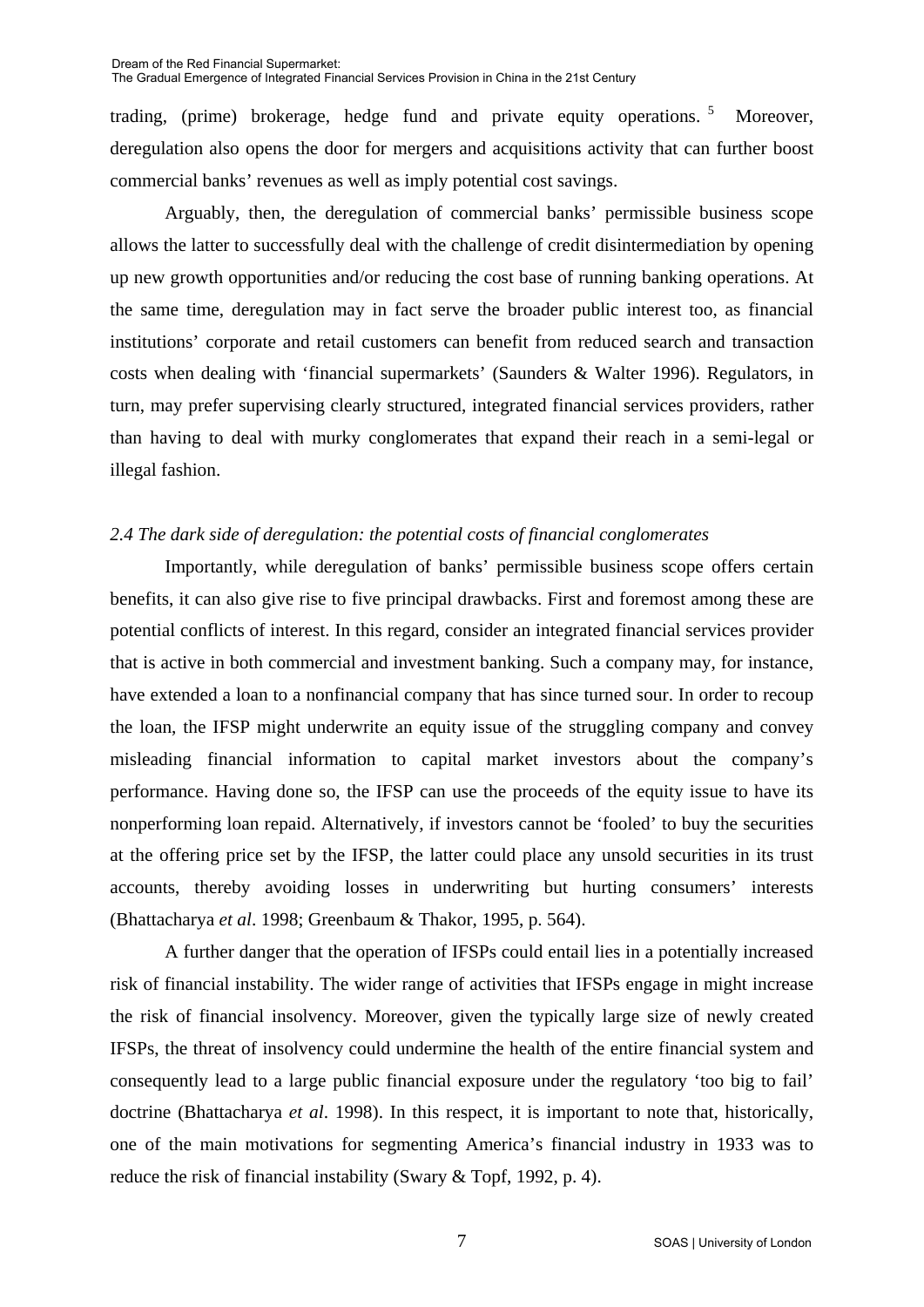Nowadays, this consideration acquires particular strength from the fact that in recent years a number of commercial banks' trading activities within their investment banking subsidiaries or divisions have increased significantly. As a result of such strategies, commercial banks' 'value-at-risk' or exposure to a downturn in the markets has increased substantially. Now, under a strict separation of the commercial banking and securities industries, the former would obviously not be in a position to rely so heavily on risky trading activities. Thus, there is a risk under universal and broad banking that financially unstable – yet not necessarily more profitable - commercial banks may arise and threaten the stability of the financial system (Rumble & Stiroh 2006; Stiroh 2004, 2006).

Thirdly, Boot & Thakor (1997) show that stand-alone investment banks tend to innovate more than IFSPs that own commercial banking and investment banking subsidiaries. The intuition of their theoretical argument is that while IFSPs are engaged in a zero-sum game when it comes to investing in the development of innovative capital market instruments (any new mandate won by the investment banking division/subsidiary may take away business from the commercial banking division/subsidiary), stand-alone investment banks unambiguously gain from new, innovative products they bring to the market. Capital market development may thus be retarded under universal and broad banking.

A further point raised against IFSPs is that they will crowd out other financial institutions due to their superior scale and scope, leading to a dangerous concentration of power and influence in their hands (Benston 1994; Koguchi 1993). Crowding-out may be fueled further by the access that banks often have to deposit insurance schemes: The cheaper funding they can obtain as a result of deposit insurance might be used as an unfair crosssubsidy against competitors in other fields such as insurance (Barth *et al*., 2000). The result of such cross-subsidization, it is sometimes alleged, will be crowding-out other financial institutions and resulting in a concentration of financial and economic power in a relatively small number of huge, unaccountable and opaque IFSPs. Commonly, this potential development is seen as detrimental to the interests of small and medium sized companies (SMEs) who possibly find it harder to obtain credit from 'mega-banks' (Carrow *et al*. 2006).

A fifth and final potential drawback of deregulating commercial banks' permissible business scope relates to financial conglomerates seemingly insatiable appetite for mergers and acquisitions. In the past few years, substantial M&A activity has occurred in the global financial scene. Indeed, some financial institutions have become veritable 'mergers and acquisition machines' since the early 1990s: The current J. P. Morgan Chase, for example, has resulted from mergers and acquisitions among some 550 banks and other financial firms.<sup>[6](#page-29-1)</sup>

8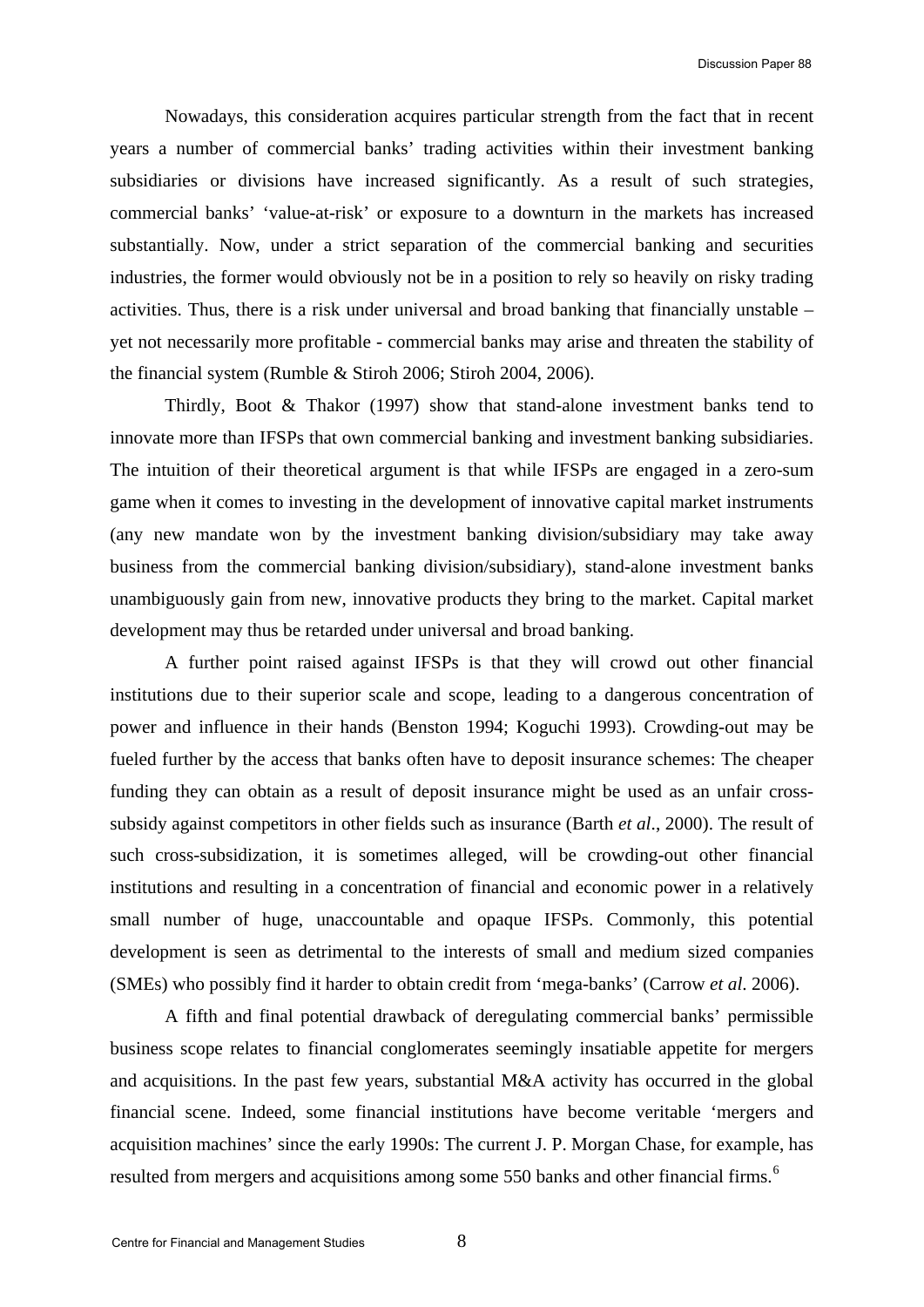A number of economists have viewed these developments with suspicion. Milbourn *et al*. (1999), for example, have argued that expanding the scale and scope of banking operations by way of M&A activity may have little to do with maximizing shareholder wealth and could rather be the result of self-dealing executives who aim to enhance their own reputations and salaries via managing larger institutions. Other bank managers will have to follow this example because otherwise their own shareholders will believe them to have inferior skills and thus pay them lower salaries. Herding behavior thus results and shareholder wealth will be dissipated via size- and scope-enhancing mergers and acquisitions that contribute little to a financial company's fundamental competitive advantage (Rehm & Simmert 1991). From this perspective, the only results of M&A activity apart from higher managerial salaries may actually consist in a dispersion of management control and loss of transparency that are both detrimental to the public good (Koguchi 1993).

# *2.5 The relationship between the sophistication of a country's financial system and the IFSP cost/benefit trade-off*

On the whole, policy-makers considering the deregulation of commercial banks' permissible business scope will have to weigh the potential benefits of such a move (new growth opportunities for commercial banks, the associated exploitation of scale and scope economies, reduced search and transactions costs for customers, increased regulatory transparency) against the indicated costs (conflicts of interest, increased risk of financial instability, reduced financial innovation, crowding-out and herding behavior).

Crucially, this cost-benefit calculus associated with the choice for or against integrated financial services provision will be shaped by the level of sophistication a country's financial system (and its corporate sector) has achieved (Figure 2).

## (Insert Figure 2 here)

 In Figure 2, quadrant 'A' represents a country with a comparatively unsophisticated financial system, where banks merely engage in basic intermediation and regulators rely on simple supervisory tools. In such an environment, both the costs and the benefits of IFSP are rather low: While regulators may find it difficult to supervise banks, the latter may not be able to engage in excessive risk taking due to for instance the underdeveloped capital markets, implying limited potential costs of IFSP. At the same time, with little credit disintermediation and low customer demand for 'one-stop shopping', the benefits commonly associated with IFSP presumably also do not count for much.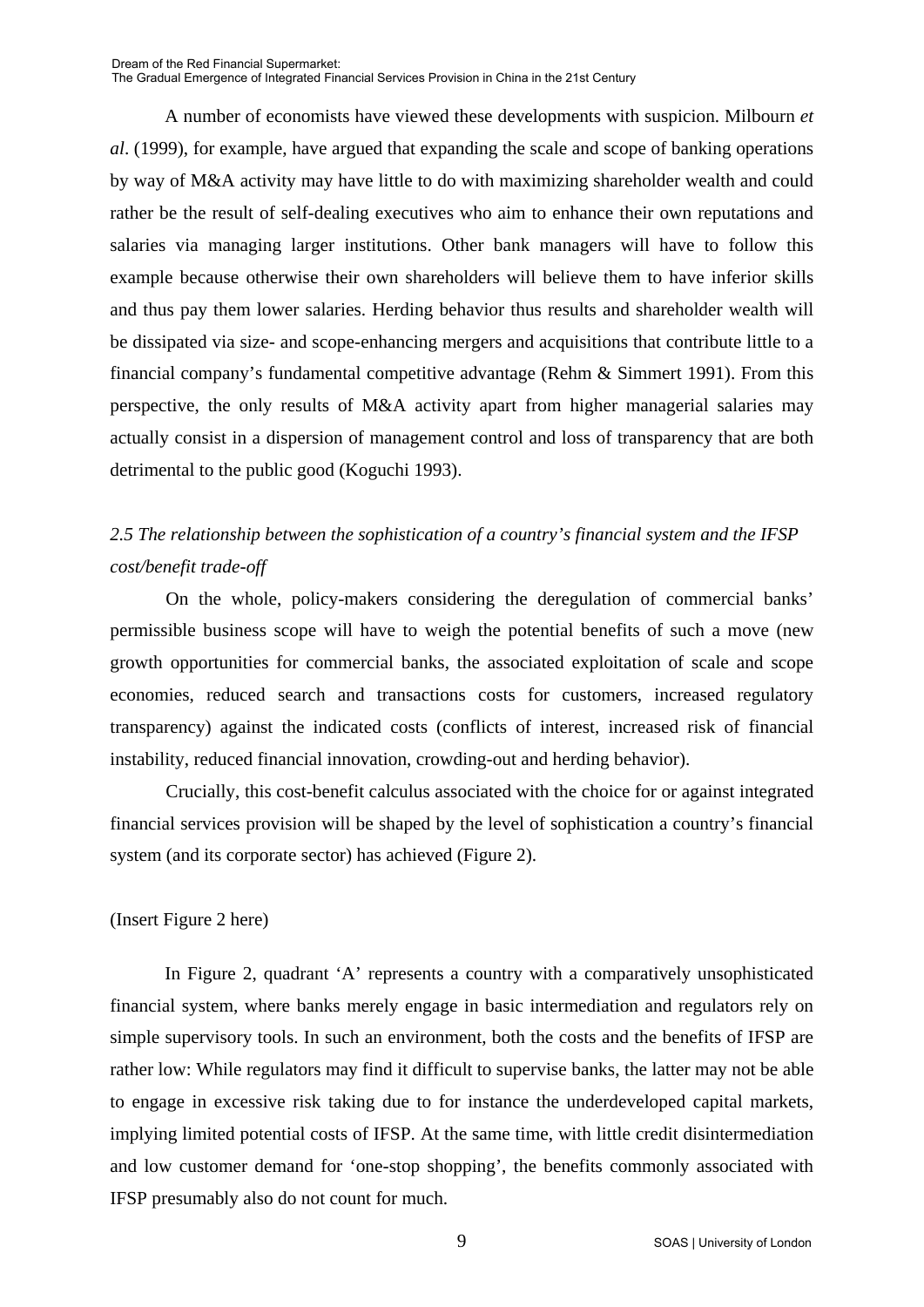As a country's financial system develops, the IFSP cost-benefit profile changes significantly. Typically, financial institutions such as banks will now begin exploring new business opportunities in related financial markets. In such an 'emerging market context', some welfare benefits for society may follow from allowing banks' greater leeway in setting their activity scope; nevertheless, regulators' lack of experience with supervising financial conglomerates entails significant potential deregulation costs (quadrant 'B'). Indeed, only in quadrant 'C' does the IFSP cost-benefit profile cross the 45° line, meaning that the benefits of deregulating financial institutions' activity scope now exceed the associated costs. As financial institutions as well as their corporate and retail customers increasingly profit from IFSP, the value of the corresponding benefits rises whereas regulators' growing supervisory capabilities reduce the associated potential costs. This development gains added momentum in quadrant 'D'.

## **3. The regulation of commercial banks' permissible business scope in China: the long march towards global practices**

How, then, has China's banking scope regulatory regime evolved over the past three decades? In terms of Figure 2, have Chinese policy-makers appropriately taken account of the sophistication of the country's financial sector (including both financial firms and regulators) when deciding on banking scope policy initiatives in the past and present?

### *3.1 1978-1995: universal banking*

Following China's turn towards 'reform and opening-up' in 1978, the country's financial system in general and banking sector in particular underwent dramatic change (compare Bowles & White, 1993; Leung & Mok, 2000; Wolken, 1990). Through various reform cycles in the 1978-1995 period, the old 'socialist monobanking' structure was dismantled, with the People's Bank of China emerging as China's central bank and the 'bigfour' state-owned commercial banks (Bank of China, Industrial and Commercial Bank of China, China Construction Bank and Agricultural Bank of China) in control of the commercial banking sector. In order to boost competition and efficiency in the financial sector, other reforms during this time led to the phase-in of new financial institutions, including national and regional commercial banks (including foreign institutions), three 'policy banks' and a range of non-bank financial institutions (NBFIs) such as trust and investment companies (TICs), securities companies and finance and leasing companies.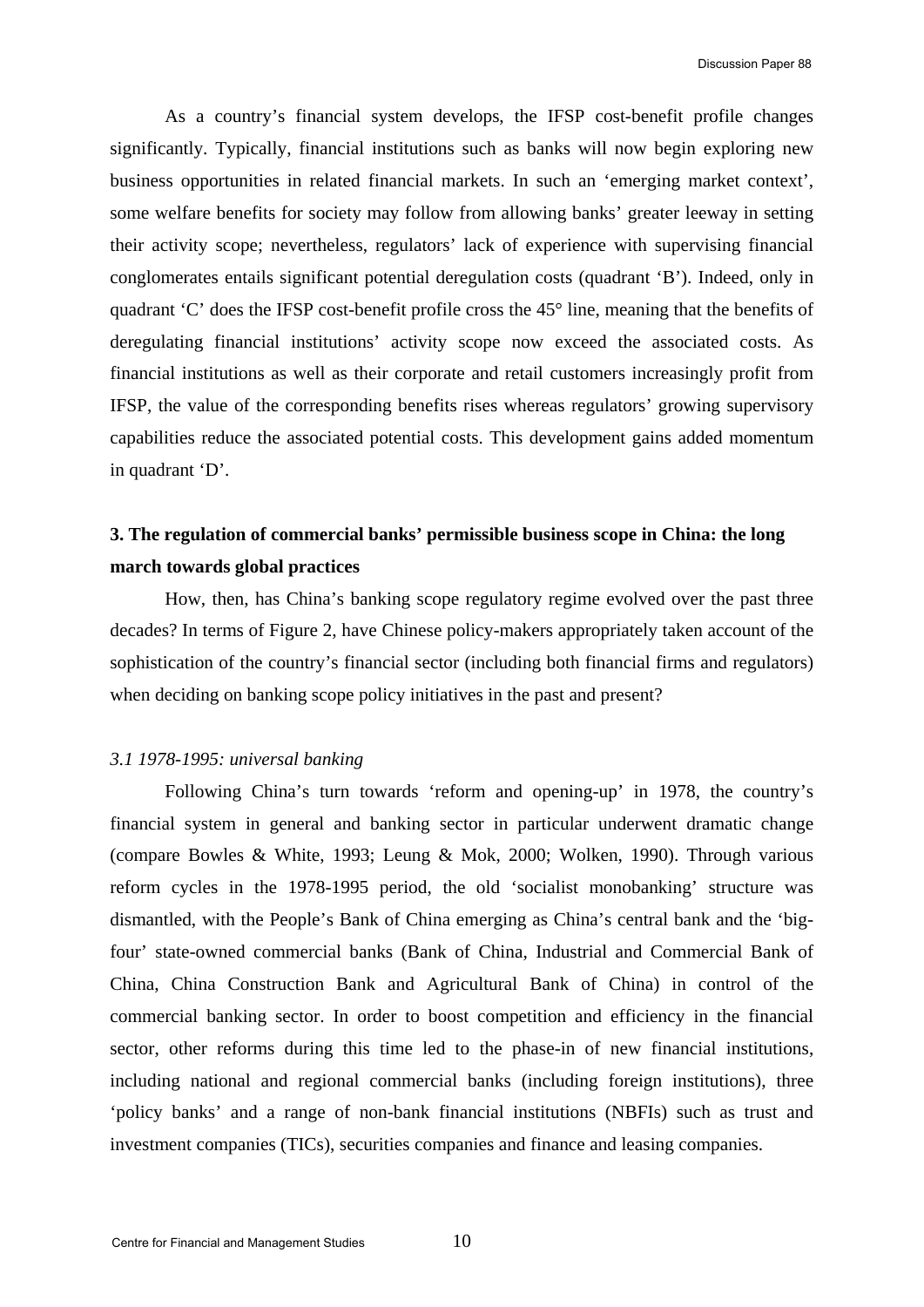The trust and investment sector proved particularly vigorous (Hong  $\&$  Yan, 2000): Engaging in a range of activities that principally encompassed lending, securities business and real estate transactions, China's TICs mushroomed in the largely unregulated transition environment they found themselves in during the 1980s and early 1990s. Between 1990 and 1994 alone, their assets more than tripled to reach Renminbi 390 billion (US\$ 41.1 billion) (Figure 3).

(Insert Figure 3 here)

Much of the growth in TICs' activities at the time could be explained by the intimate ties that existed between them and China's commercial banks: Attracted by the much looser restrictions that governed TICs' activity scope, Chinese commercial bankers were keen on setting-up their own trust (as well as securities) businesses. While the state had begun encouraging the legal separation of commercial banks and TICs as early as 1986, this directive only had the effect that banks stopped running trust and investment operations out of internal departments. Instead, TICs became wholly or partly owned subsidiaries of China's commercial banks (Albrecht *et al*., 1997). By one estimate, out of 391 TICs that existed in 1995, 186 were operated directly by banks, with the remainder mostly associated with various government agencies (Hong & Yan, 2000). Apart from direct ownership ties, Chinese commercial banks also lent heavily to affiliated and unaffiliated TICs and securities companies. As one indicator of such fund flows between banks and NBFIs, TICs' net borrowing from the Chinese interbank market amounted to about Renminbi 39.5 billion (US\$ 4.7 billion) in 1994 alone (Albrecht *et al*. 1997).

In a sense, Chinese policy-makers' universal banking approach to regulating banks' permissible business scope in the early- to mid-1990s appeared to simply mirror international practices. As seen in Section 2, a number of countries allowed banks greater freedom in determining their desired business portfolio during the 1990s. Indeed, the World Bank (1988, p. 328) had recommended just such a course of action for China in the late 1980s:

*"Newly created [Chinese] full-service banks might themselves prefer to keep investment and trust banking and commercial banking in separate subsidiaries, [...], but they need not be required to do so. Indeed, while there are good reasons to regulate banking, it may not be necessary to regulate the non-bank business of banks, except for capital adequacy rules, and, perhaps the separation of non-bank business from the financial accounts of the bank."*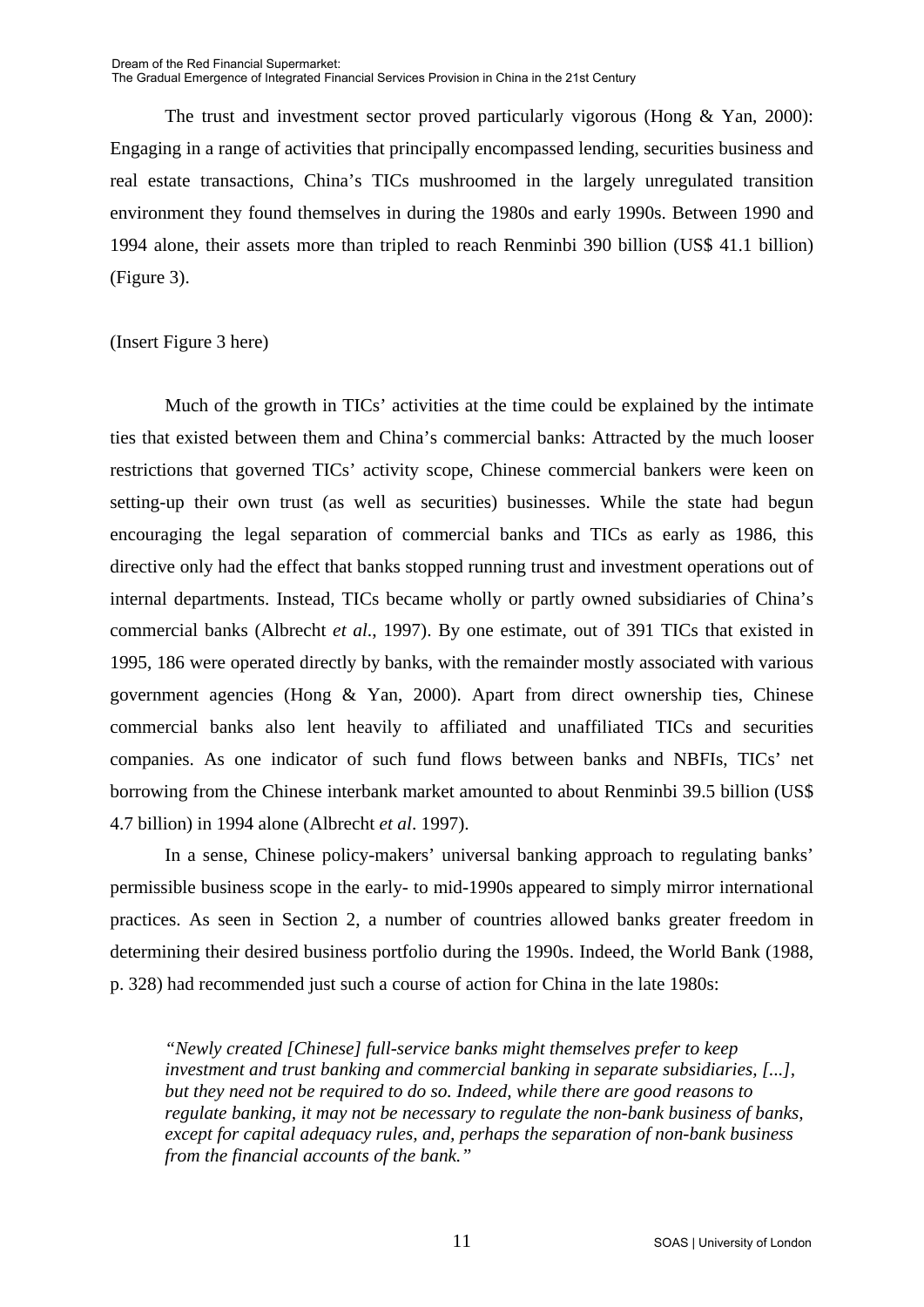# *3.2 The great banking wall: the separation of China's financial industry via the 1995 Commercial Bank Law*

Nevertheless, China's 1990s experience with universal banking proved short-lived. Far from leading to the exploitation of scale and scope economies, reductions in transaction costs and improvements in regulatory transparency, it soon became apparent that the direct (ownership) and indirect (funding) links between China's commercial banks on the one hand and TICs and securities companies on the other hand bred conflicts of interest, speculation, instability and corruption on an unprecedented scale (Albrecht *et al*., 1997; Brahm, 2002; Ding, 2000; Gamble, 1997). Going back to Figure 2, China in the mid-1990s found itself in quadrant 'B': An emerging market economy where the potential benefits of integrated financial services provision were comparatively low but significant damage could be done by reckless bank expansion into non-banking business, especially since regulators had not yet acquired the necessary capabilities to keep banks in check.

Accordingly, rather than sensibly expanding their institutions' business portfolios, Chinese commercial bankers in the early 1990s utilized their NBFI subsidiaries for reckless speculative ventures that threatened capital and deposit levels in the banking sector. Ultimately, such speculation stemmed from a fundamental conflict of interest facing Chinese commercial bankers in the country's state-dominated financial system, where bad investment decisions would not necessarily imply the punishment of the managers responsible. A popular Chinese saying summarized this situation thus (see Ding 2000):

## *"Guojia fukui, yinhang fuzhai, jingli fuying [The state takes care of losses, the bank takes care of debts and the manager takes care of profits]."*

Put differently, a situation where losses and non-performing loans could be socialized while any profits were at least partly available for private appropriation led to significant involvement of the state-owned banks in the securities and real estate sectors in the early- to mid-1990s.

Facing mounting non-performing loan levels, associated financial instability in the form of serious (asset) price inflation as well as pervasive embezzlement and fund 'diversion' in the financial sector, Chinese policy-makers decided that the costs of integrated financial services provision exceeded the associated benefits and that the country was thus not yet ready for this regulatory regime. The country's new Commercial Bank Law, adopted in 1995, thus mandated the strict separation of banks and NBFIs (Article 43) and banned the former from lending to the latter (Article 46) (compare Green, 2004, p. 95).<sup>[7](#page-29-1)</sup>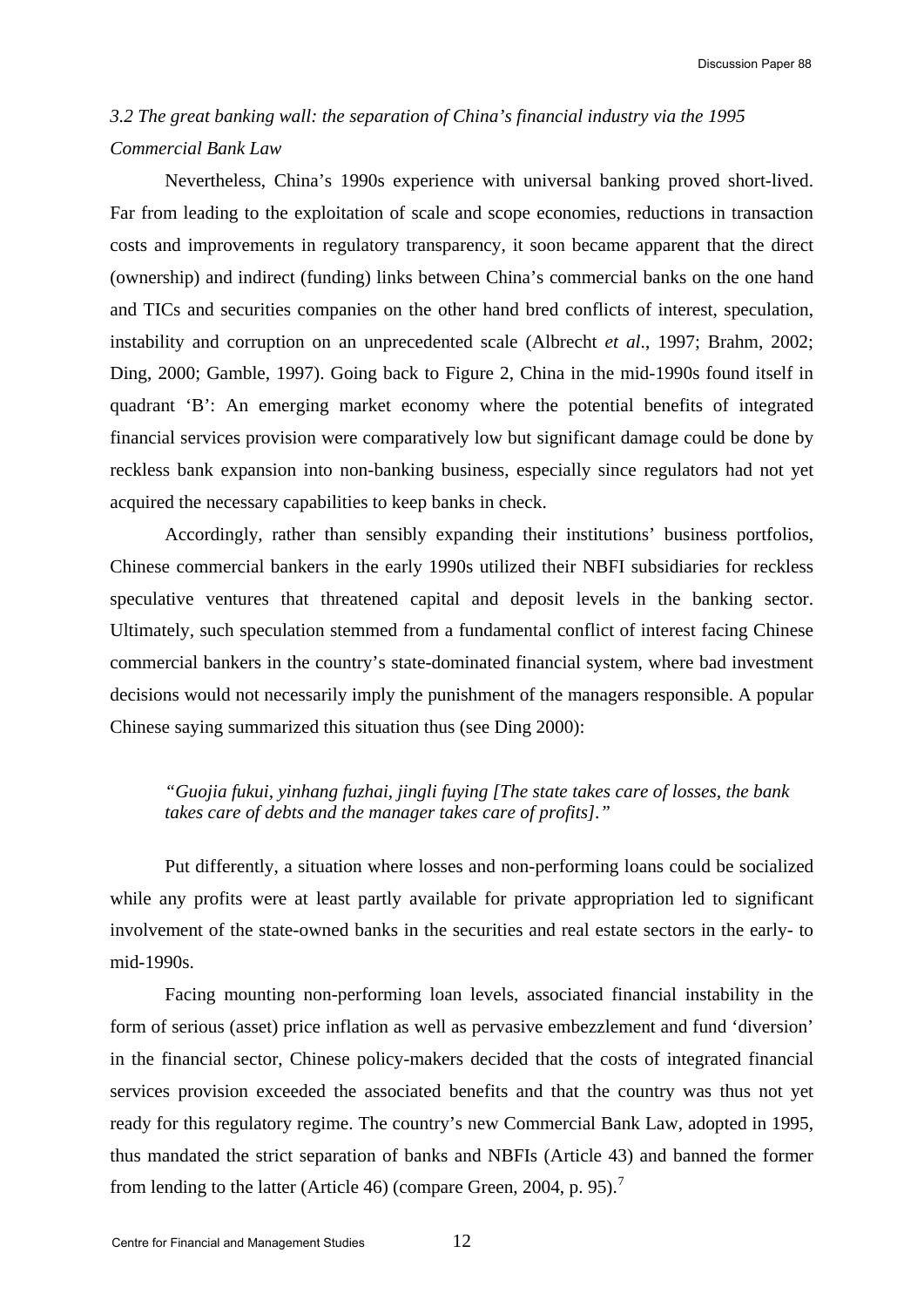Given its tough provisions, the 1995 Commercial Bank Law had a marked impact on the structure of China's financial industry: Shortly after the law's adoption in May 1995, China's major state-owned commercial banks submitted comprehensive restructuring plans to divest themselves of their non-bank businesses. China Construction Bank and the Industrial and Commercial Bank of China submitted their plans by late 1995, and began the divestiture process by early 1996. Bank of China and the Agricultural Bank of China, meanwhile, submitted their separation plans and began implementation during 1996 (Albrecht *et al*., 1997). In the words of Pei (1998):

*"By the end of 1996, banks had sold, closed, or made independent nearly all their securities, trust, and investment businesses."* 

Given China's successful 'soft landing' in 1995-1996, the central leadership appeared to have achieved its primary objective of reigning in runaway inflation when separating commercial banking from other forms of financial intermediation in  $1995$ .<sup>[8](#page-29-1)</sup> In other words, the country's financial sector policy-makers had rectified their earlier mistake of allowing for integrated financial services provision at a comparatively unsophisticated stage of China's financial system development.

# *3.3 Dawn of a new era: China's gradual move towards integrated financial services provision in the 21st century*

Building on the earlier achievements, the Chinese leadership after 1995 pushed forward a range of other initiatives to further promote the commercialization and professionalization of the Chinese financial industry, in particular after neighboring economies tumbled in the 1997 Asian financial crisis (Fewsmith, 1999; Li, 2000). Thus, central bank independence was to be strengthened by the introduction of a regional branch structure, starting in 1998 (Cho, 1999). A separate banking regulator – the China Banking Regulatory Commission - was set-up in 2003. To deal with the pressing issue of nonperforming loans in Chinese commercial banks, four 'asset management companies' were setup in 1999 (each associated with one of the 'big-four' state-owned banks) and massive capital injections into the banking sector occurred in 1[9](#page-29-1)98 and 2003.<sup>9</sup>

Subsequent to China's entry into the World Trade Organization in late 2001, competition by foreign financial institutions also picked up and the Chinese leadership attempted to accelerate the pace of banking reform by selling strategic equity stakes in a number of financial institutions to foreign investors as well as beginning the process of listing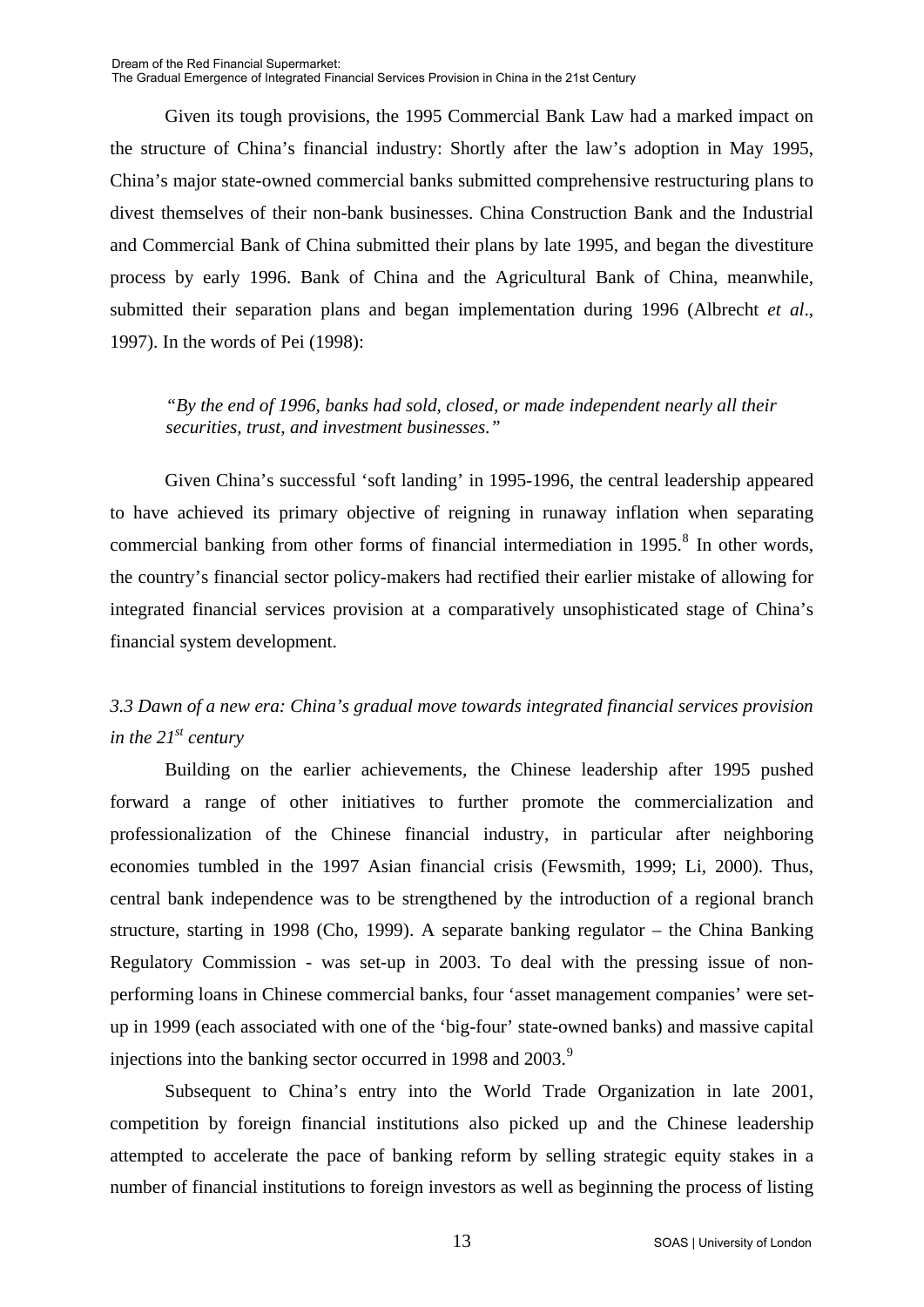the 'big-four' on local and foreign stock exchanges (Bonin & Huang, 2002).<sup>[10](#page-29-1)</sup> With these measures, Chinese policy-makers hoped to improve the operational efficiency and corporate governance of the country's financial institutions (Sun & Tobin, 2005).

Towards the late 1990s, China's capital markets were also given their first comprehensive regulatory framework by the adoption of the 1998 Securities Law, which incidentally reinforced the compartmentalization of China's financial industry.<sup>[11](#page-29-1)</sup> Importantly, following on from deliberations that matched the rationale behind the provisions of the 1995 Commercial Bank Law, the new Securities Law reinforced the compartmentalization of China's financial industry. Thus, Article 6 of the 1998 Securities Law specified that securities, banking and trust businesses had to be carried out separately, thereby mirroring the provisions contained in Article 43 of the 1995 Commercial Bank Law. In fact, China's new Insurance Law (adopted in 1995) in Article 104 also cemented the separation of China's different financial sector business lines.

As the years passed, however, this restrictive policy came under increasing strain. In a sense, the Commercial Bank Law's provisions governing the separation of commercial banks and NBFIs were akin to the lid of a pressure cooker that had been forced upon a boiling financial sector: With more hot steam gathering post-1995, it proved difficult to keep the lid in place. A range of factors combined during this time period to again blur the boundaries between different sub-sectors of China's financial industry.

To begin with, *non-compliance* with the key provisions of the Commercial Banking Law plagued the government's new financial sector strategy from its inception. As local government representatives, regulators, commercial bankers and staff at NBFIs were critical of the separation of commercial and investment banking from the start due to the policy's growth dampening effect, they colluded in circumventing and at times directly violating the central government's instructions. Thus, for example, commercial bank loans continued to flow into the securities industry even after the Commercial Bank Law's adoption, often at the prodding of local government officials (Green, 2004, pp. 95-96; Pei, 1998).<sup>[12](#page-29-1)</sup>

Short of non-compliance, commercial banks also exploited *loopholes* to continue to offer business services that went beyond the legal intent of the Commercial Bank Law. Thus, the Bank of China continued to supply investment banking services via its Hong Kong subsidiaries Bank of China International and Bank of China Group Investment as well as insurance products via Bank of China Group Insurance.<sup>[13](#page-29-1)</sup> The strategy of venturing into offshore integrated financial services proved lucrative for the Bank of China. As the Far *Eastern Economic Review* reported in an article on the Bank of China's business strategy: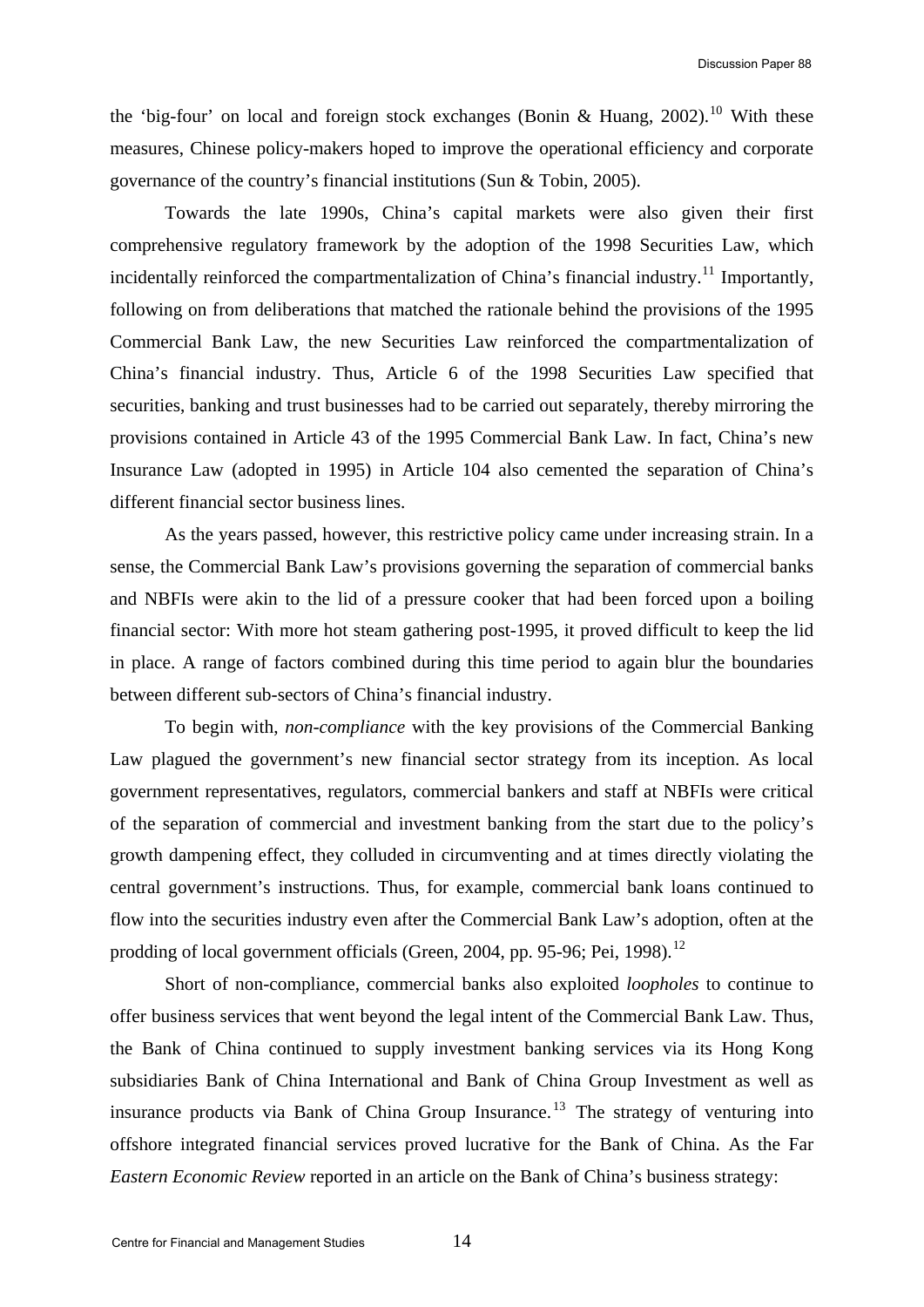*"[Bank of China chairman] Liu [Mingkang] cites the takeover of Cable&Wireless HKT by Pacific Century CyberWorks, the expansion of shipping concern Cosco in Panama and the expansion by electronics firm Konka in Southeast Asia as recent instances where BOCI [Bank of China International] has provided 'bundled' services, from commercial loans to financial advice."[14](#page-29-1)* 

The Industrial and Commercial Bank of China for its part offered clients mergers and acquisitions as well as restructuring advice from its Chinese branches, while shying away from directly engaging in more contentious investment banking business such as trading, brokerage and underwriting.<sup>[15](#page-29-1)</sup>

Furthermore, a number of important *exceptions* to the top leadership's new policy line existed from the start in 1995. China Construction Bank, for example, continued to operate its high-profile joint venture investment bank China International Capital Corporation after the Commercial Bank Law's passage. The joint venture, for which foreign partner Morgan Stanley had enlisted political heavyweights such as future US vice-president Dick Cheney as lobbyists, opened for business in the summer of 1995 and counted Zhu Rongji's son as one of its employees (Becker, 2000, p. 359; McGregor, 2005, pp. 58-93).<sup>[16](#page-29-1)</sup> Too much political capital had been invested into this venture by the Chinese political leadership to pull the plug on it after the Commercial Bank Law's adoption.

Similarly, CITIC in the 1990s combined a number of financial businesses under its roof, drawing on its connections to the central leadership and its role as a 'pioneer' in Chinese economic reforms (Becker, 2000, pp. 137 & 357; Dumont & Gilmore, 2003, pp. 111-124; Xiao, 2004).<sup>[17](#page-29-1)</sup> China's asset management companies could also be seen as exceptions to the Commercial Bank Law's provisions: With one asset management company assigned to each of the 'big-four' commercial banks since 1999, the asset managers' involvement in loan recovery, loan repackaging and ultimate loan sale into the capital markets amounted to a significant move by the state-owned commercial banks into the terrain of NBFIs.

Most importantly, however, as China's financial industry became more sophisticated in the decade following the Commercial Bank Law and foreign integrated financial services providers entered the market in ever larger numbers, the Chinese leadership at the turn of the century began to entertain the notion that successful economic performance could best be ensured by the integration of different financial business lines and the gradual phase-out of the former, strict regulations. <sup>[18](#page-29-1)</sup> At the same time, China's largest commercial banks and insurance companies (as well as foreign financial firms), backed by massive capital raisings and lured by growth prospects, were keen to expand their reach into other financial business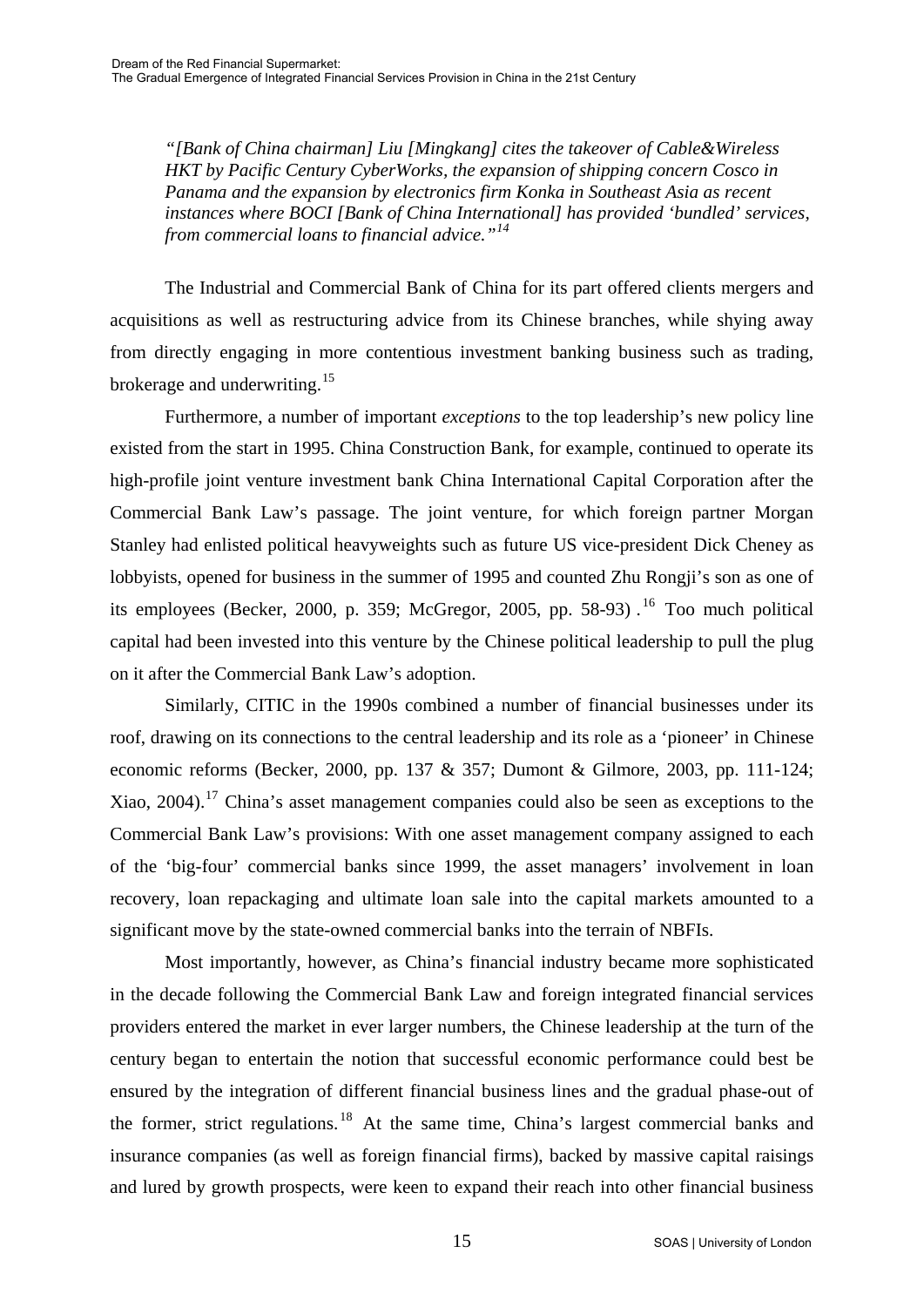lines, whereas the fragmented and under-capitalized domestic securities industry resented liberalization efforts.<sup>[19](#page-29-1)</sup> In terms of Figure 2, a new view thus began to emerge that argued that China's financial system had gained sophistication since 1995 and now represented quadrant 'C' in the figure, meaning that a more liberal banking scope regulatory regime could be welfare enhancing.

According to this new thinking, four key constituencies would benefit from a gradual move towards the emerging global practice of integrated financial services provision: Firstly, commercial banks would be able to compete more effectively with foreign players and supplement their narrowing interest margins with non-interest income.<sup>[20](#page-29-1)</sup> As pointed out by Jiang *et al*. (2003), following China's entry into the World Trade Organization in 2001, Chinese banks lost key corporate customer accounts to foreign competitors which entered the Chinese market in record numbers by setting-up branches and subsidiaries as well as buying into established Chinese players. In March 2002, for example, the Swedish multinational Ericcson AB transferred its entire banking business in China from three Chinese banks to America's Citigroup, principally because the Chinese institutions could not offer advanced risk management services (Jiang *et al*. 2003). By relaxing restrictions on Chinese banks' permissible business scope, the government thus hoped to equip the country's financial institutions with the necessary tools to compete effectively against new foreign entrants.

Intriguingly, recent developments indicate that the domestic competitiveness of Chinese financial institutions in the area of integrated financial services provision may in fact be criticially bolstered by the acquisition of foreign expertise: In 2007 alone, Chinese financial institutions acquired equity stakes in the UK's Barclays (China Development Bank), South Africa's Standard Bank (Industrial and Commercial Bank of China), America's Bear Stearns (CITIC Securities), Belgian-Dutch financial group Fortis (Ping An) and US private equity group Blackstone (China Investment Corp).<sup>[21](#page-29-1)</sup> Reputedly, a crucial factor behind all these transactions was the opportunity for Chinese financial players to learn about the latest trends and techniques in financial services provision from advanced foreign competitors.

Moving on to a second group that could possibly benefit from a looser framework governing Chinese commercial banks' permissible business scope, it appeared to policymakers in the early  $21<sup>st</sup>$  century that China's largest state-owned enterprises, township and village enterprises and private enterprises would benefit from dealing with more sophisticated local financial institutions. In recent years, Chinese corporations' stronger reliance on selfraised funds such as stocks, bonds and retained earnings as well as their growing involvement abroad via mergers and acquisitions and overseas listings all imply that these firms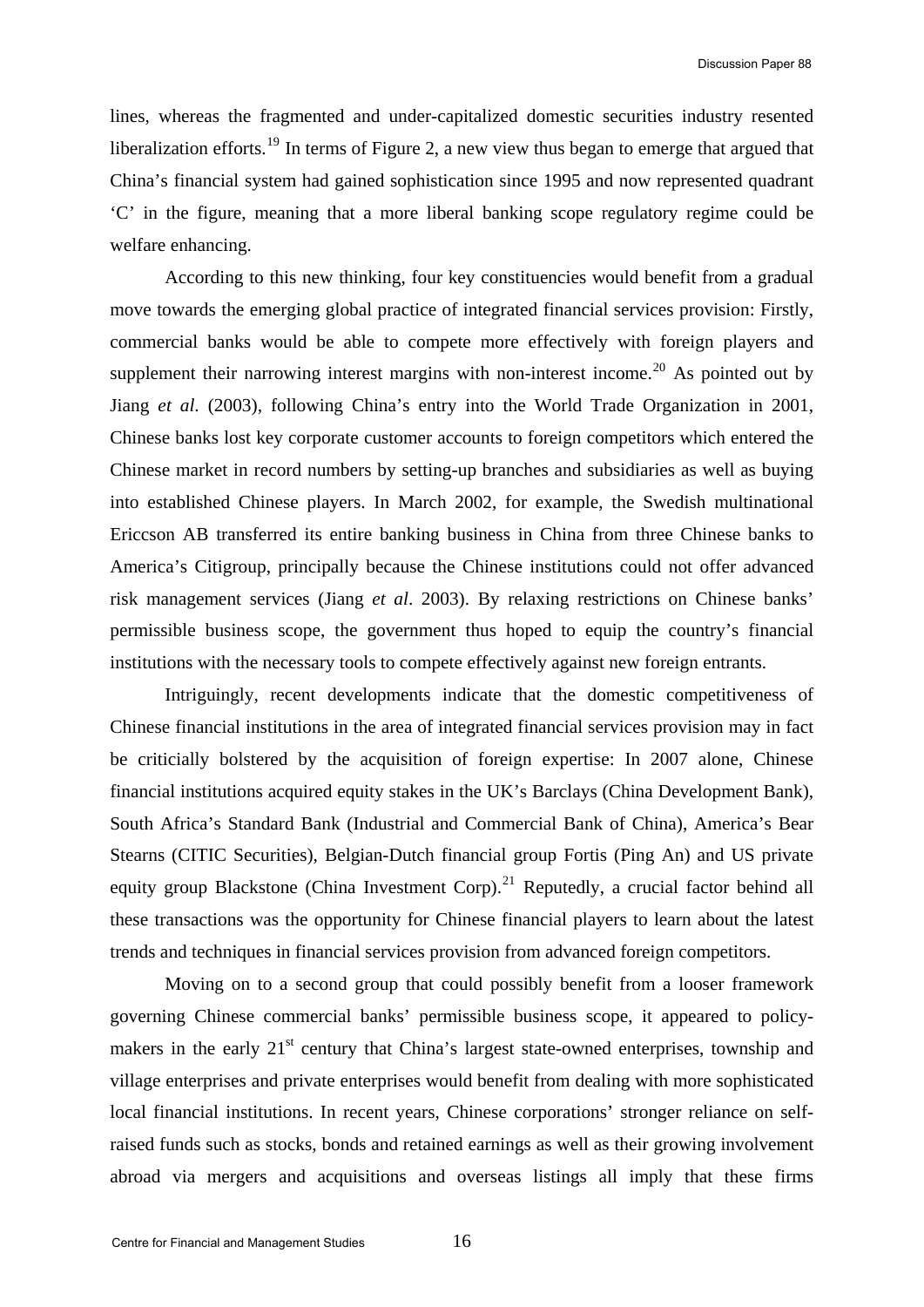increasingly depend on financial advisers familiar with the latest corporate finance and risk management techniques (compare Hong & Sun 2006). Currently, this advisory role is still largely reserved for foreign financial institutions: For example, when ranked by deal revenue, eight of the ten largest investment banks in China in 2005 were foreign (in descending order these were Morgan Stanley, Citigroup, CSFB, Goldman Sachs, Merrill Lynch, Deutsche Bank, HSBC and J. P. Morgan). Only two Chinese institutions - China International Capital Corporation and Bank of China - made the list.<sup>[22](#page-29-1)</sup> While foreign expertise is thus readily available to fill the current skills gap, Chinese corporations would clearly benefit in terms of reduced transactions costs if major Chinese commercial banks could in the future directly offer them one-stop shopping opportunities for loans and capital markets-related advice.

Thirdly, moving towards integrated financial services provision could offer Chinese retail bank customers improved access to high quality financial services. As the Chinese state continues to retreat from its past practice of providing free housing, health care, education and pensions for a majority of the population, Chinese savers more than ever depend on a decent return on their savings to finance the purchase of homes, hospital treatments, schooling and university attendance as well as provisions for old age. Allowing commercial banks to diversify their business scope could help the banks provide the needed higher returns on savers' deposits. Opening new investment opportunities and asset classes to banks, in turn, could boost the prospects and stability of China's capital markets. Moreover, the growing Chinese middle class in particular could benefit from 'financial supermarkets' that offered not only savings accounts but also fund management tools and insurance services.

Finally, financial sector regulators could benefit from introducing an explicit framework governing commercial banks' involvement in the NBFI sector: According to the Chinese leadership's reasoning in this respect, rather than dealing with the numerous instances of non-compliance, loopholes and exceptions to the existing banking scope regulatory regime discussed previously, it could be preferable from the perspective of financial sector safety and soundness to adopt and implement a new, more liberal yet also more consistent law governing commercial banks' permissible business scope, possibly in conjunction with reforming China's fragmented supervisory apparatus.<sup>[23](#page-29-1)</sup>

Following on from such deliberations, policy-makers began to act around the turn of the century, following China's trademark 'experimental approach' to policy reform. In 2001, the People's Bank of China produced a first draft regulation on financial holding companies which was aborted later, however. $24$ 

17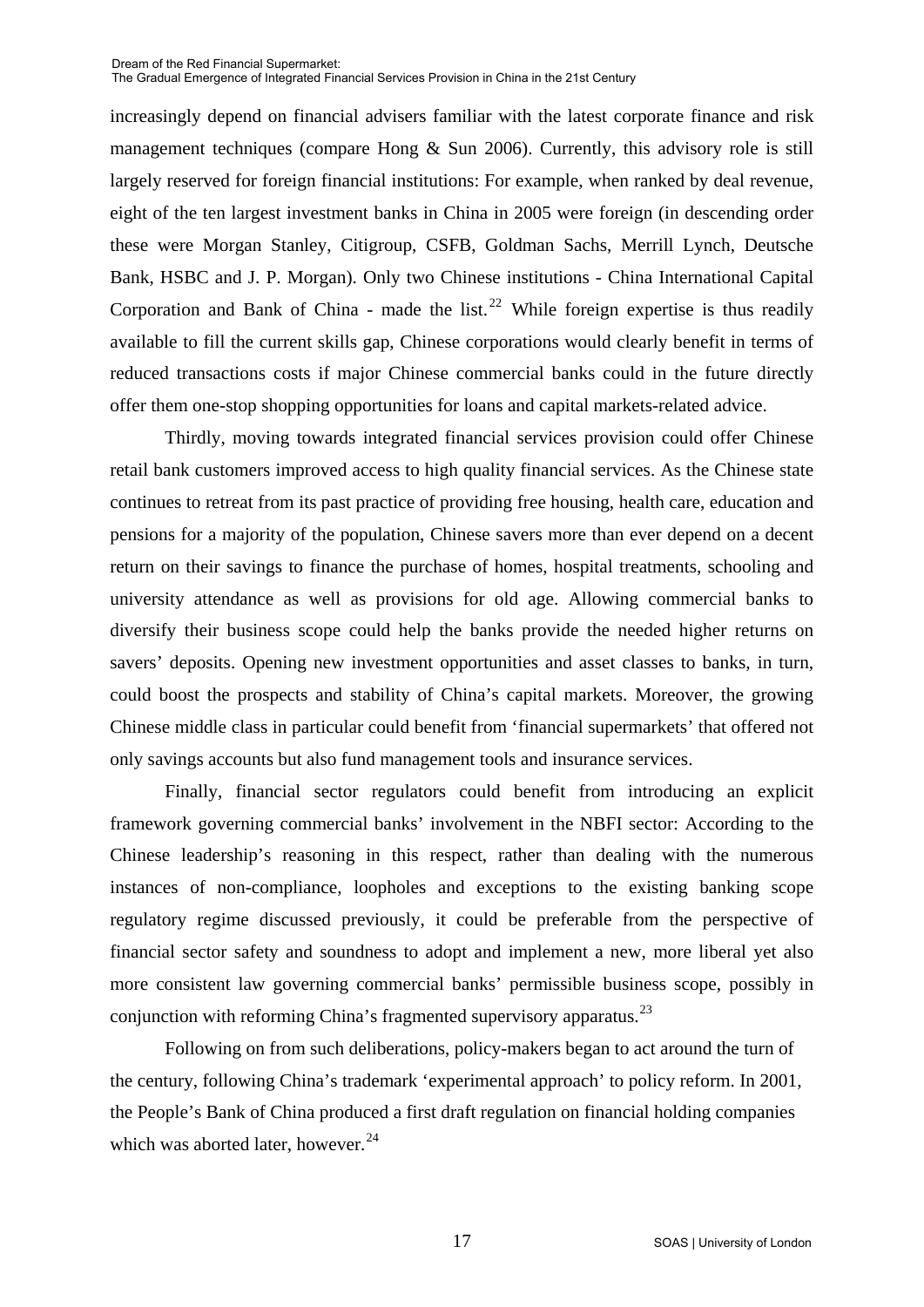Subsequently, the  $6<sup>th</sup>$  session of the  $10<sup>th</sup>$  National People's Congress in 2003 passed a number of amendments to the 1995 Commercial Bank Law. Central to the discussion provided here, a key amendment to the Commercial Bank Law's Article 43 formally introduced the possibility of banks venturing outside their traditional business territory. According to the official *China Daily* newspaper:

*"The [2003] amendment to the Law on Commercial Banks has left room for the possibility of banks dabbling in non-banking financial businesses. Commercial banks are forbidden to engage in trust and securities businesses, or invest in non-banking financial institutions or enterprises in violation of government regulations, the amendment said. Before being changed, the law had absolutely banned commercial banks from engaging in nonbanking businesses such as securities, insurance and trust services."[25](#page-29-1)*

The  $18<sup>th</sup>$  session of the  $10<sup>th</sup>$  National People's Congress in 2005 similarly opened up some room for the expansion of securities companies' business scope by adopting amendments to the 1998 Securities Law. As the *Xinhua* news agency reported:

*"One of the most important amendments [to the 1998 Securities Law] is that it allows the State Council to stipulate new regulations regarding the management and operation of different financial sectors including banks, securities companies, trust companies and insurance firms [...]. It leaves room for future reforms in this field, with the possibility of allowing different financial firms to enter into others areas."[26](#page-29-1)*

Common to both the Commercial Bank Law's and the Securities Law's relaxation of financial institutions' permissible business scope in 2003 and 2005 respectively was the legal formulation that banks and securities firms were not allowed to enter each-other's business territory "unless otherwise provided for by the state".<sup>[27](#page-29-1)</sup> Thus, Chinese policy-makers were gradually and cautiously phasing-in the possibility of financial sector integration, matching the experimental spirit of China's approach to economic reform more generally.

Also, in 2005 a number of 'trial financial holding companies' such as CITIC, Everbright and Ping An that had formed over the years were given the formal blessing to operate commercial banks, investment banks and insurance companies under one roof by the  $5<sup>th</sup>$  Plenum of the 16<sup>th</sup> Chinese Communist Party Central Committee (Table 1).<sup>[28](#page-29-1)</sup> Finally, in 2006 commercial banks and insurance companies were authorized to move into their respective business territories.<sup>[29](#page-29-1)</sup>

(Insert Table 1 here)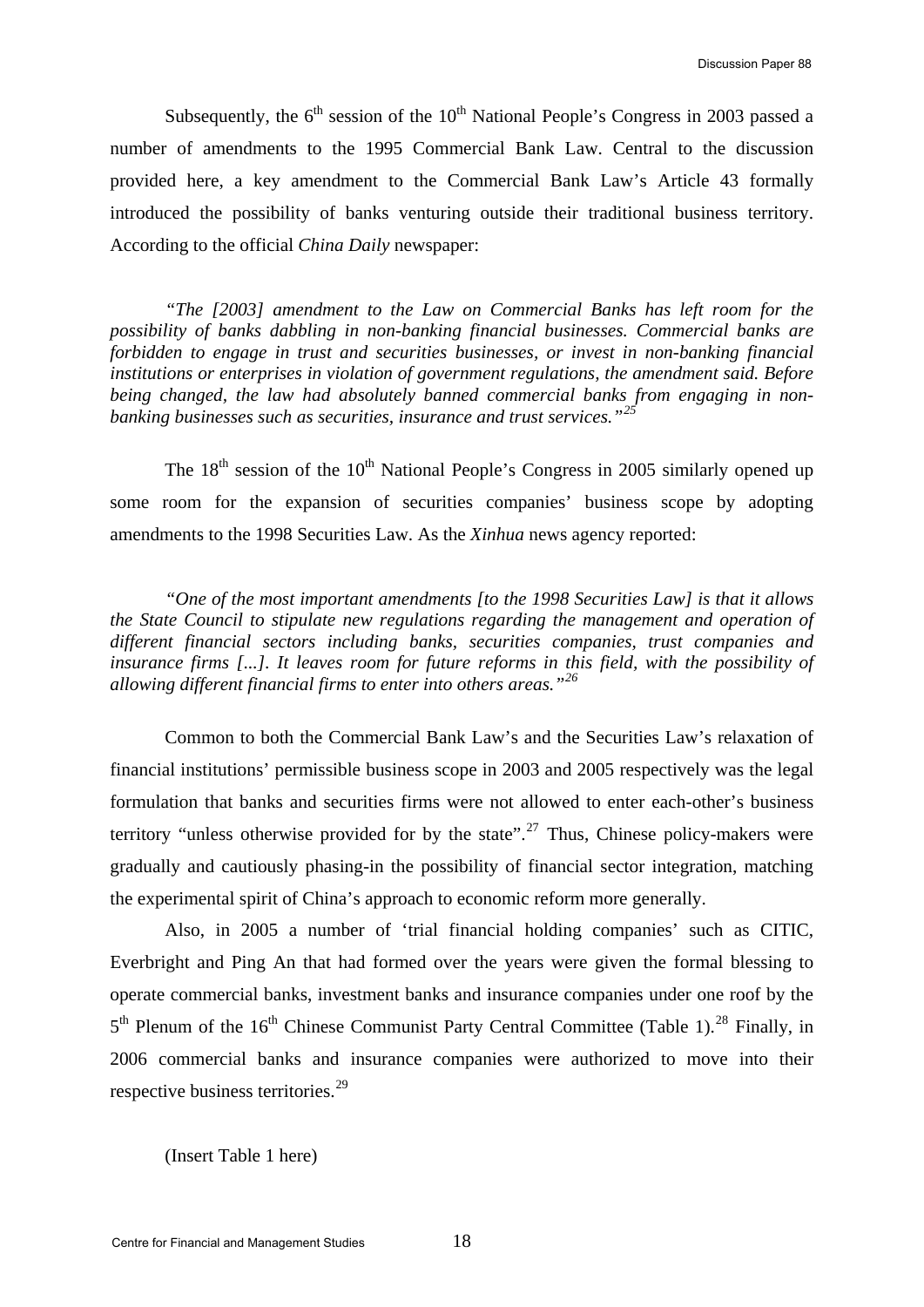China's 'trial financial holding companies' explicitly aim to leverage their brand name across the financial services value chain and attempt to offer their customers opportunities for 'one-stop shopping'. At the same time, interviews with financial sector professionals in Shanghai also revealed that Chinese financial holding company executives are aware of the potential problems associated with offering a too complex and far-reaching product range. Hence, even China's 'trial financial holding companies' will in the future produce and market only a certain range of financial services, while other products will not be produced and distributed at all or, alternatively, sourced for distribution from other players, possibly enhanced by an equity investment and/or a strategic alliance in/with the latter.<sup>[30](#page-29-1)</sup>

The government, for its part, approves of the brave new world of integrated financial services provision it is helping to engineer. Liu Mingkang, at the time head of the China Banking Regulatory Commission, pointed out in 2006 that:

*"Banks in Western, developed countries are increasing their capabilities and functions by the day. Jointly operating banking, securities and insurance businesses is a huge development trend."[31](#page-29-1)*

An editorial in the official *China Daily* backed up this view in October 2006:

*"The time is ripe now to make it clear that the barriers [between different financial businesses] will be torn down gradually to give our financial institutions an opportunity to become more competitive and thus make the whole financial industry more efficient."[32](#page-29-1)*

The separation of China's financial industry, achieved with such effort in the mid-1990s, may soon be coming to an end after just one short decade.<sup>[33](#page-29-1)</sup>

## **4. Conclusion**

As the international world of finance moves towards the integrated financial services provision paradigm, China belatedly appears to get on the bandwagon. Having allowed its commercial banks to operate non-bank financial subsidiaries until the mid-1990s under a universal banking regime, the Chinese leadership sharply changed course on the subject when it opted for a specialized banking system and the segmentation of the financial industry via its new 1995 Commercial Bank Law. However, recent years have seen indications of yet another potential shift in banking scope regulatory strategy, this time towards broad banking and the introduction of financial holding companies. As this paper has argued, such a shift would essentially represent a convergence towards global and regional regulatory trends, as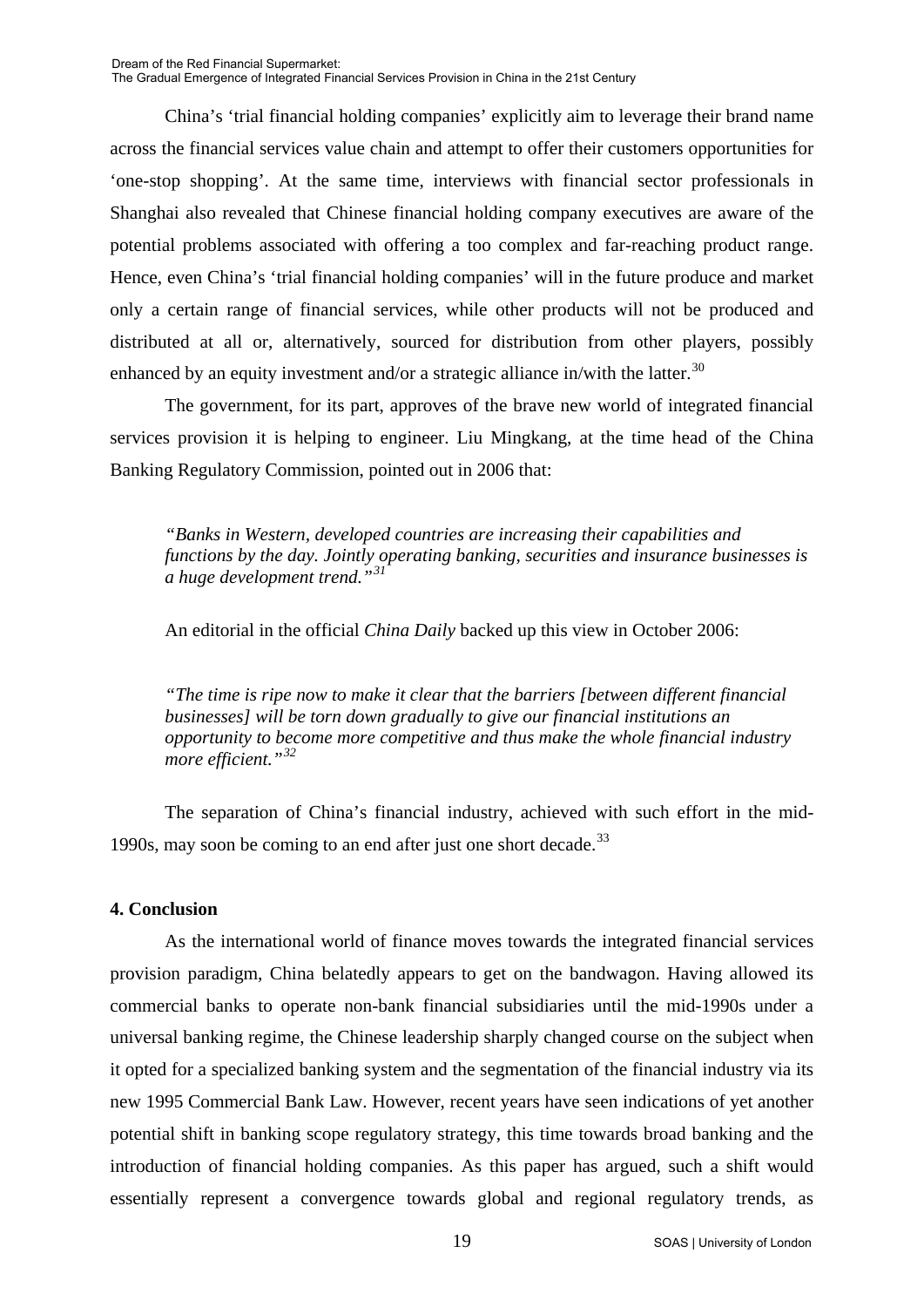regulators in North America, Western Europe and East Asia now all subscribe to the notion of integrated financial services provision in one form or another.

Arguably, the gradual emergence of a more liberal banking scope regulatory framework in China reflects the growing sophistication of the country's financial industry as well as the genuine benefits Chinese regulators, financial institutions and corporate and retail customers will be able to reap from deregulation.<sup>[34](#page-29-1)</sup> Still, the previous experience with integrated financial services provision remains a cautionary tale for today's decision-makers: As seen in Section 3, in the run-up to China's 1995 Commercial Bank Law, banks' involvement in the non-bank financial sector bred conflicts of interest, instability and corruption, without the benefits of scale and scope economies, reduced customer transaction costs and improved transparency actually materializing.

The story could be different this time around: For a start, foreign competition and participation in China's financial industry have induced improvements in local institutions' risk management techniques. Having consulted with regional (Taiwanese) counterparts on their recent financial holding company experiences, Chinese regulators may also be better equipped to deal with financial conglomerates than they were during the 1980s and 1990s.<sup>[35](#page-29-1)</sup> Nevertheless, it is unclear how China's leadership would react to, say, a major trading loss at a securities subsidiary of one of the 'trial financial holding companies': Would the subsidiary be allowed to fail? Would the holding company be pushed towards bailing out the subsidiary? Or would the state itself attempt to preserve market confidence via a public bail-out, thereby creating future moral hazard issues?

More generally speaking, the danger exists that, in terms of Figure 2, China's financial system may now indeed be sophisticated enough to find itself in quadrant 'C', yet the costbenefit trade-off associated with integrated financial services provision could still be negative. Put differently, even today, China's financial system may not yet have crossed the graph's 45° degree line. In the future, when faced with widespread instances of conflicts of interest and the risk of financial instability, the Chinese state could conceivably even abandon its entire current project of gradually phasing-in integrated financial services provision. It would not be the first time.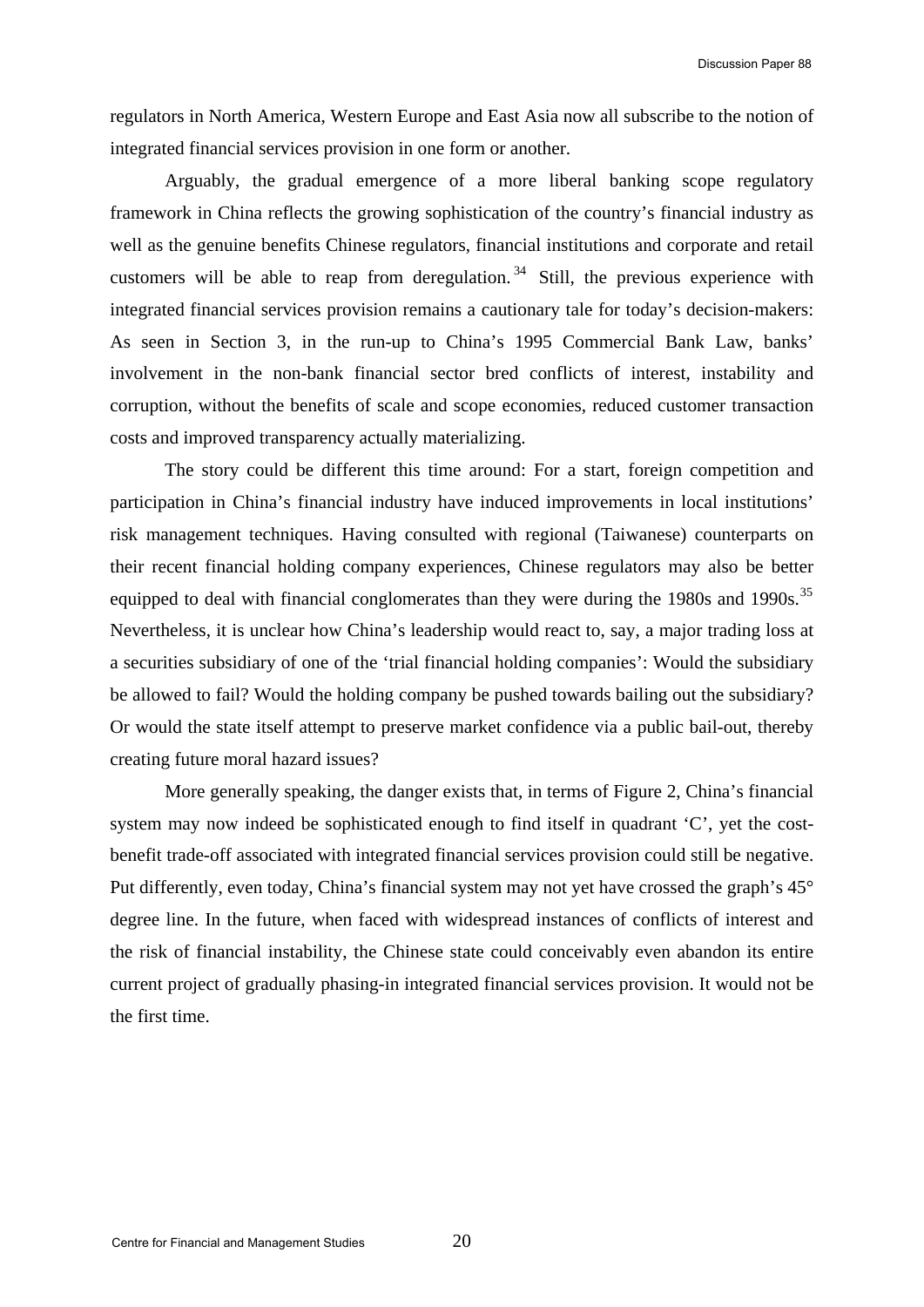### **Notes**

1

<sup>1</sup> Given the complexity of banking scope regulation, it is obvious that the two dimensions of 'degree of organizational integration' and 'activity scope' are highly stylized within Figure 1 and cannot do complete justice to reality (cf. Jackson, 1998, pp. 19-24). Hence, countries' banking systems do not actually fit neatly into the depicted boxes but rather tend to fall in between different categories.

 $2$  Note that in the following discussion the focus will be on the extent to which banks are allowed to offer non-bank financial services. Bank involvement in commerce (as well as commercial firms' involvement in banking) will not be considered here. For a discussion of salient issues in this regard, see for example the discussion provided by Borio & Filosa (1994, pp. 13-15, 19-24).

<sup>3</sup> More liberal banking scope regulatory regimes do not necessarily imply that successful financial institutions nowadays need to be active across the *entire* financial services value chain. Rather, such regimes entail that financial institutions are free to 'manufacture' and/or distribute their favored portfolio of financial services. A particularly popular strategy here appears to be the bundling of commercial banking and investment banking functions. Compare *The Economist*, May 20<sup>th</sup>, 2006 and May 19<sup>th</sup>, 2007: "A survey of international banking".

 $4$  *The Economist*, April 15<sup>th</sup>, 1999, page 3: "On a wing and a prayer".

 $5$  See *The Economist*, May  $19<sup>th</sup>$ , 2007: "A survey of international banking".

 $6$ *The Economist*, May 20<sup>th</sup>, 2006, page 6: "A survey of international banking".

<sup>7</sup> 1995 also saw the adoption of China's Central Bank Law and Insurance Law.

<sup>8</sup> Compare the optimistic commentary in *China Daily*, December 30<sup>th</sup>, 1995, page 4: "A 1995 retrospection".

<sup>9</sup> On the non-performing loan and recapitalization issue, see Bonin & Huang (2001), Bottelier (2002), and Lo (2004) among others.

<sup>10</sup> Also see *Business Week*, October 31<sup>st</sup>, 2005, page 18: "Betting on China's banks"; *The Economist*, October  $29<sup>th</sup>$ , 2005, page 93: "A great big bank gamble".

 $11$  See Zhu (2000) on the provisions of the Securities Law and Green (2004) on its adoption process.

 $12$  An interview partner in Shanghai pointed out that state-owned commercial banks' partial noncompliance with the Commercial Bank Law may technically have been legal: Article 2 of the Commercial Bank Law states that the law applies to those Chinese commercial banks that are enterprise legal persons "in accordance with this law [the Commercial Bank Law] and the Company Law of the PRC." According to the interview source - a Chinese corporate lawyer - it was debatable whether or not Chinese state-owned commercial banks in 1995 actually fell under the Company Law. If not, the new bank law would not have applied to them. Interview with corporate lawyer in Shanghai, November  $24<sup>th</sup>$ , 2006.

<sup>13</sup> Interview with Bank of China investor relations executive in Shanghai, November  $16<sup>th</sup>$ , 2006.

<sup>14</sup> *Far Eastern Economic Review*, December  $7<sup>th</sup>$ , 2000, page 78: "Bank of China thinks global".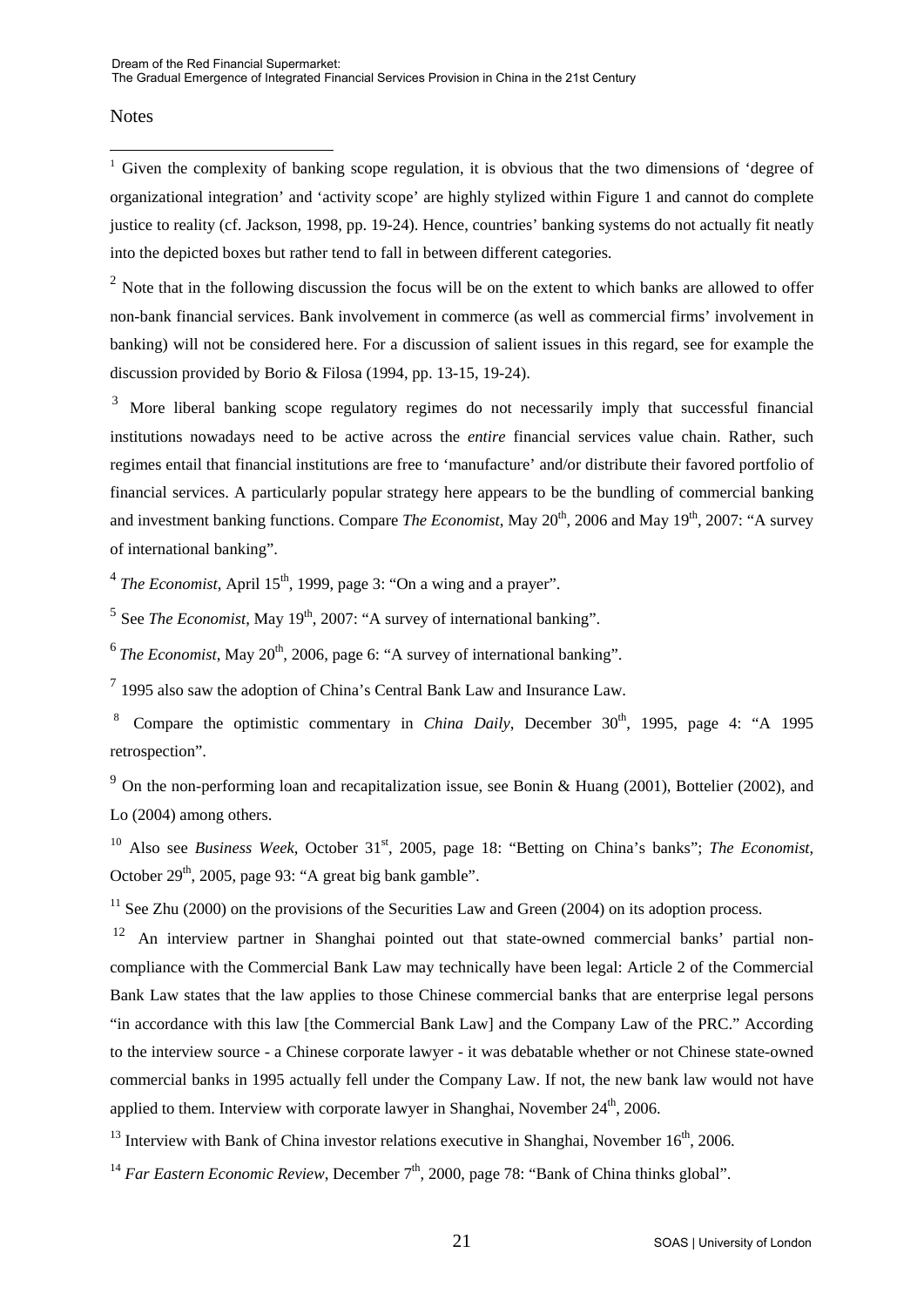<sup>15</sup> See the bank's website at [http://www.icbc.com.cn.](http://www.icbc.com.cn/) Accessed January  $25<sup>th</sup>$ , 2007.

<sup>16</sup> *China Daily*, March 12<sup>th</sup>, 1995, "Business Weekly", page 1: "Cheney visits as Morgan Stanley envoy" and August  $12<sup>th</sup>$ , 1995, page 3: "China's first world investment bank opens".

<sup>17</sup> Also *China Daily*, May  $28<sup>th</sup>$ , "Business Weekly", page 3: "CITIC makes plans to extend reach".

<sup>18</sup> Following the adoption of the Commercial Bank Law, the People's Bank of China had repeatedly stressed the importance of continuing to *separate* different financial businesses. See Cai (1998) and Huang & Xu (2000).

 $19$  Interviews with financial sector professionals in Shanghai, November 2006.

<sup>20</sup>*CFO Asia*, November 2006, page 42: "In the country of next moves".

<sup>21</sup> South China Morning Post, November 30<sup>th</sup>, 2007: "Ping An acquires key stake in Fortis". Available at [http://www.scmp.com](http://www.scmp.com/). Accessed December  $16<sup>th</sup>$ , 2007.

<sup>22</sup> Wall Street Journal Europe, February  $27<sup>th</sup>$ , 2006, page 21: "Vying for China's bank IPOs".

<sup>23</sup> *China Daily*, October  $30<sup>th</sup>$ , 2006, page 4: "Roadmap for finance".

<sup>24</sup> See *China Daily*, August 9<sup>th</sup>, 2004: "Segregation of 3 financial branches should remain". Available at [http://www.chinadaily.com.cn](http://chinadaily.com.cn/). Accessed May  $15<sup>th</sup>$ , 2007.

<sup>25</sup> *China Daily*, December  $29<sup>th</sup>$ , 2003: "Bank watchdog gets new teeth". Available at [http://www.chinadaily.com.cn](http://www.chinadaily.com.cn/). Accessed October 10<sup>th</sup>, 2007.

<sup>26</sup>Xinhua news agency, October 28<sup>th</sup>, 2005: "Top legislature adopts amended securities law". Available at [http://www.china.org.cn](http://www.china.org.cn/). Accessed October 12th, 2007.

<sup>27</sup> Compare Law of the People's Republic of China on Commercial Banks (Article 43) and Securities Law of the People's Republic of China (Article 6). Available at [http://www.china.org.cn](http://www.china.org.cn/). Accessed October 5<sup>th</sup>, 2007.

<sup>28</sup> Speech by People's Bank of China governor Zhou Xiaochuan at the Bank of Communications/HSBC forum on June  $15<sup>th</sup>$ , 2006: "Switch to a new way of thinking and steadily experiment with cross-sector operation in the financial industry". On these financial holding companies, see Lin 2003. Also interviews with with financial sector professionals in Shanghai, November 2006. According to CITIC's former president and vice chairman Qin Xiao, CITIC's application for financial holding company status was approved by the State Council in November 2001. See Xiao (2004, p. 163).

<sup>29</sup> *Wall Street Journal Europe*, June 12<sup>th</sup>, 2006, page 19: "China will let banks establish insurance arms" and September  $5<sup>th</sup>$ , 2006, page 5: "China's insurers push into the banking sector."

<sup>30</sup> Interviews with financial sector professionals in Shanghai, November 2006.

 $31$  *Wall Street Journal Europe*, June  $12<sup>th</sup>$ , 2006, page 19: "China will let banks establish insurance arms."

 $32$  See *China Daily*, October  $30<sup>th</sup>$ , 2006, page 4: "Roadman for finance".

 $33$  This is certainly also the view of a number of influential foreign analysts. Compare Boston Consulting Group 2002 and 2006.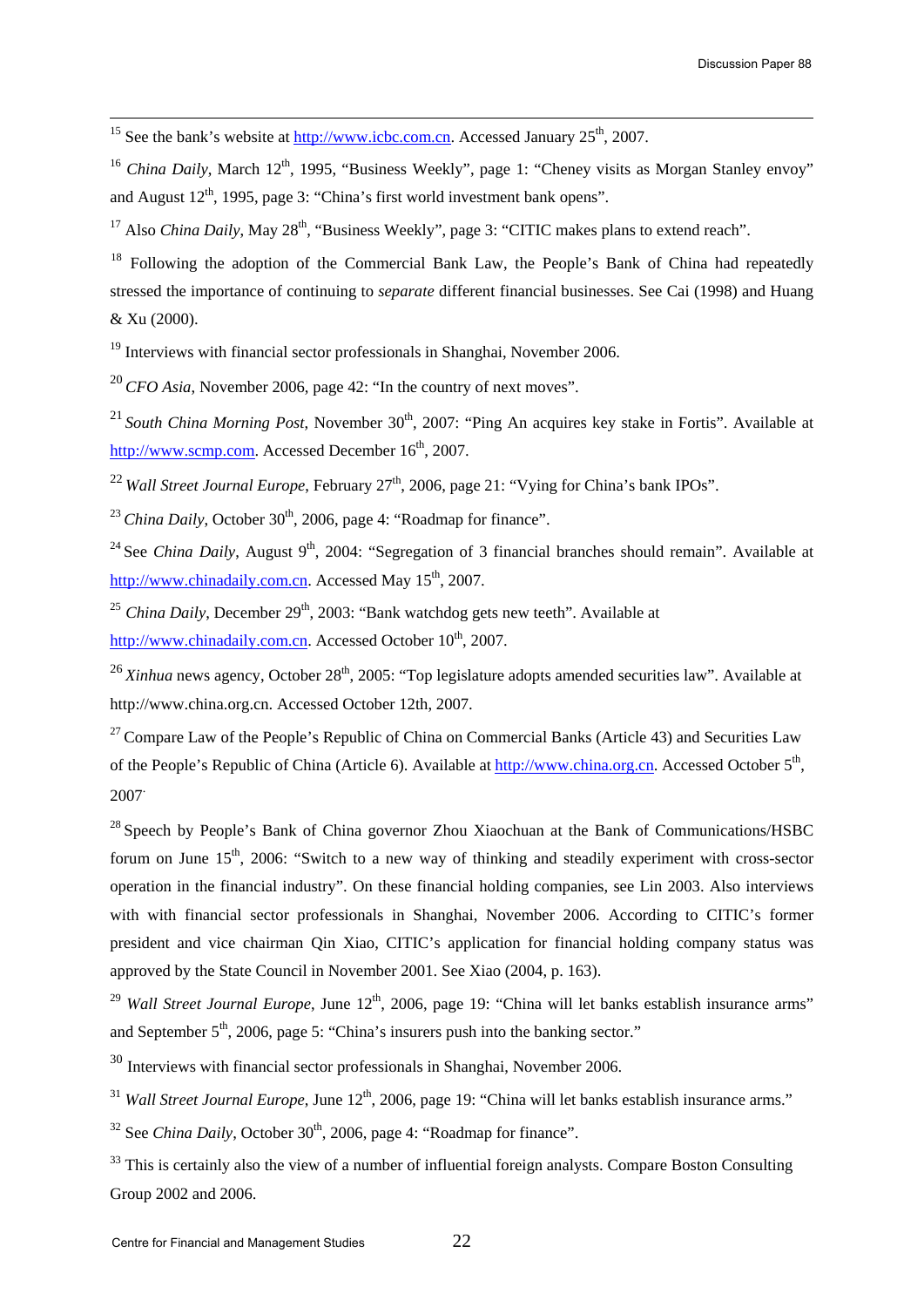<sup>34</sup> Foreign financial groups may also benefit from being able to establish financial holding companies in China. For example, the China head of America's AIG group was quoted in 2004 as "waiting for a change of [Chinese] law to allow for the application of building a financial holding company in China" to integrate the company's numeorus financial assets in the country. See *China Daily*, August 9<sup>th</sup>, 2004: "Segregation of 3 financial branches should remain". Available at [http://www.chinadaily.com.cn](http://chinadaily.com.cn/). Accessed May 15<sup>th</sup>, 2007.

<sup>35</sup> Interview with a director in Taiwan's Financial Supervisory Commission in Taipei, June 2005.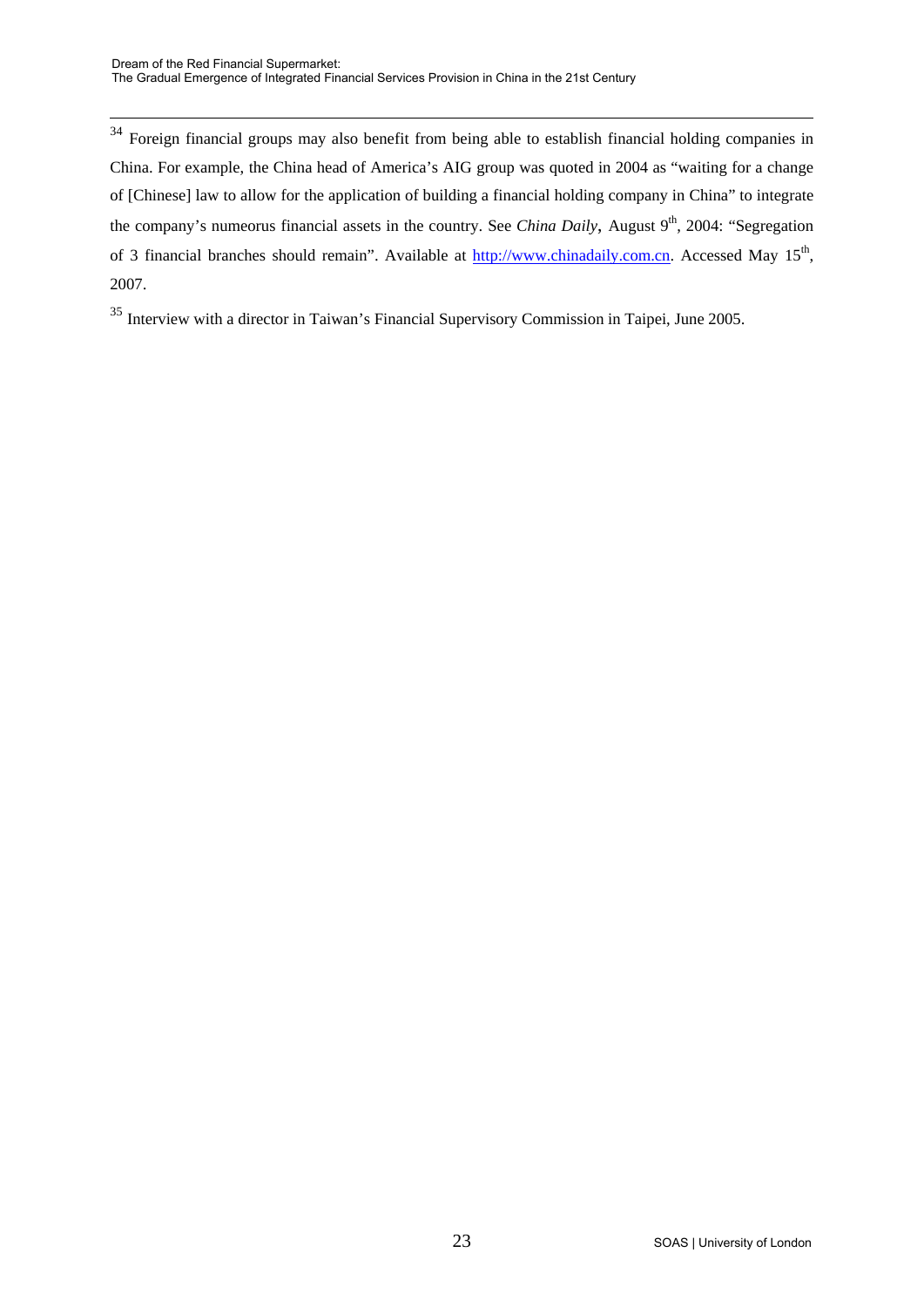#### **References**

- Albrecht, W., Chuppe, T., Kumar, A., Lardy, N., Perttunen, P., Selwyn, S. & Zhang, T. (1997) China non-bank financial institutions: Trust and investment companies, *World Bank Discussion Paper,* No. 358. Available at [http://www.worldbank.org.](http://www.worldbank.org/)
- Barth, J. R., Brumbaugh Jr., D. R. & Wilcox, J. A. (2000) The repeal of Glass-Steagall and the advent of broad banking, *Journal of Economic Perspectives*, 14 (2), pp. 191-204.
- Barth, J. R., Nolle, D. E. & Rice, T. N. (1997) Commercial banking structure, regulation and performance: An international comparison, US Department of Treasury. Available at [http://www.occ.treas.gov](http://www.occ.treas.gov/).
- Becker, J. (2000) *The Chinese* (London: John Murray).
- Benston, G. J. (1994) Universal banking, *Journal of Economic Perspectives*, 8 (3), pp. 121-143.
- Berger, A. N., Demsetz, R. S. & Strahan, P. E. (1999) The consolidation of the financial services industry: Causes, consequences and implications for the future, *Journal of Banking and Finance*, 23, pp. 135-194.
- Bhattacharya, S., Boot, A. W. A. & Thakor, A. V. (1998) The economics of bank regulation, *Journal of Money, Credit and Banking*, 30 (4), pp. 745-770.
- Bonin, J. P. & Huang, Y. (2001) Dealing with the bad loans of Chinese banks, *Journal of Asian Economics*, 12, pp. 197-214.
- Bonin, J. P. & Huang, Y. (2002) Foreign entry into Chinese banking: Does WTO membership threaten domestic banks? *World Economy*, 25, pp. 1077-1093.
- Boot, A. W. A. & Thakor, A. V. (1997) Banking scope and financial innovation, *Review of Financial Studies*, 10 (4), pp. 1099-1131.
- Borio, C. E. V. & Filosa, R. (1994) The changing borders of banking: Trends and implications, *Bank for International Settlements Economic Papers*, No. 43.
- Boston Consulting Group (2002) China crossroads: Competitive priorities for Chinese banks, Available at [http://www.bcg.com.](http://www.bcg.com/)
- Boston Consulting Group (2006) Banking on China: Successful strategies for foreign entrants, Available at [http://www.bcg.com](http://www.bcg.com/)
- Bottelier, P. (2002) Implications of WTO membership for China's state-owned banks and the management of public finances: Issues and strategies, *Journal of Contemporary China*, 11, pp. 397-411.
- Bowles, P. & White, G. (1993) *The Political Economy of China's Financial Reforms: Finance in Late Development* (Westview Press: Boulder).
- Brahm, L. J. (2002) *Zhu Rongji and the Transformation of Modern China* (Singapore: John Wiley & Sons).
- Cai, E-S. (1998) Financial supervision in China: Framework, methods and current Issues, Bank for International Settlements. Available at http://www.bis.org.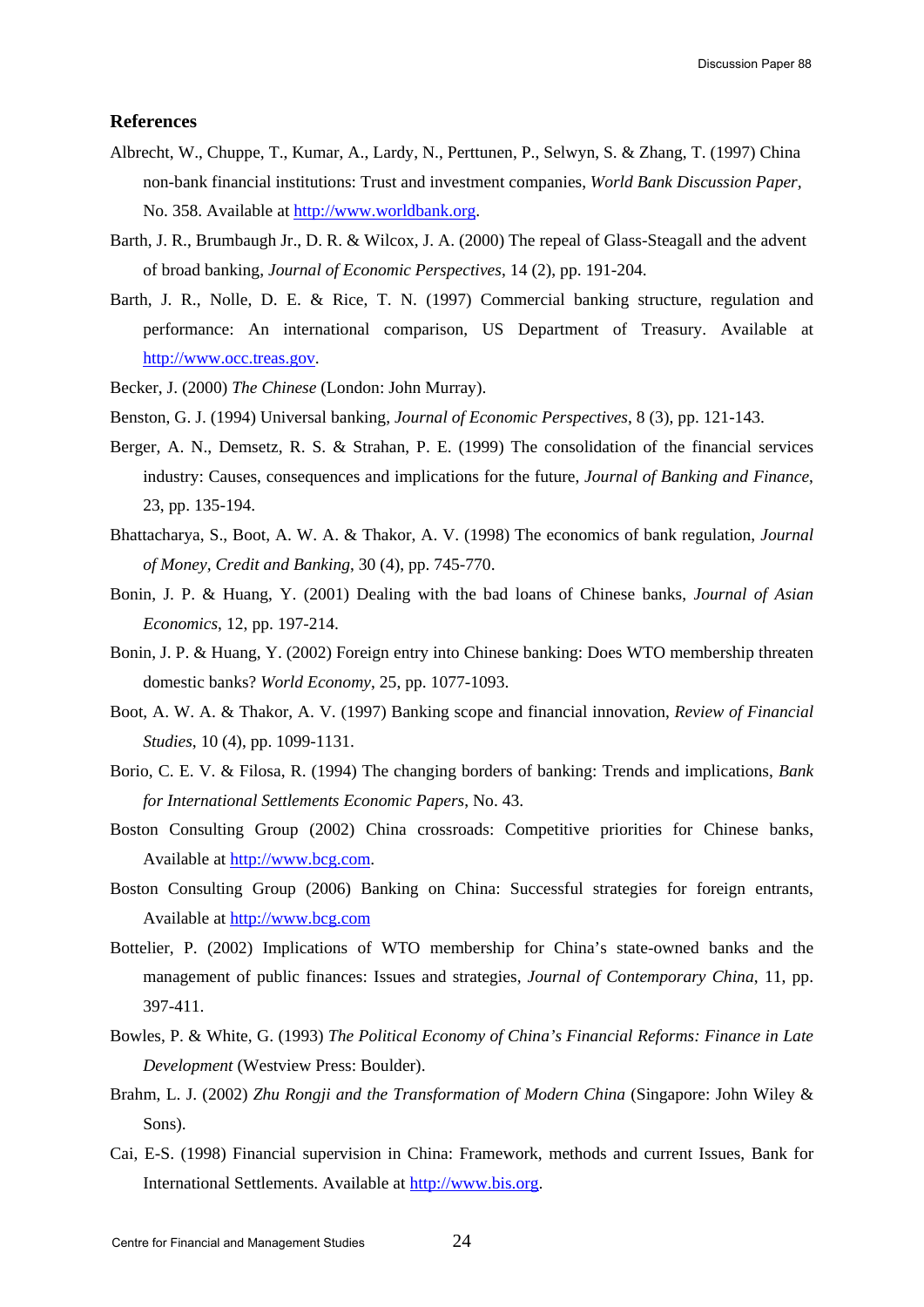- Canals, J. (1997) *Universal Banking: International Comparisons and Theoretical Perspectives* (Oxford: Oxford University Press).
- Carrow, K. A., Kane, E. J. & Narayanan, R. P. (2006) How have borrowers fared in banking megamergers, *Journal of Money, Credit and Banking*, 38 (3), pp. 821-836.
- Chiou, I. & White, L. J. (2005) Measuring the value of strategic alliances in the wake of a financial implosion: Evidence from Japan's financial services sector, *Journal of Banking and Finance*, 29 (10), pp. 2455-2473.
- Cho, Y. J. (1999) The banking system of the People's Republic of China, Asian Development Bank. Available at [http://www.adb.org.](http://www.adb.org/)
- Ding, X.L. (2000) Systemic irregularity and spontaneous property transformation in the Chinese financial system, *China Quarterly*, 163, pp. 655-676.
- Dumont, S. & Gilmore, F. (2003) *Brand Warriors China: Creating Sustainable Brand Capital* (London: Profile Books).
- Fawcett, A. C. (2001) Examining the objectives of financial regulation Will the new regime succeed? A practitioner's view, in Ferran, E. & Goodhart, C. A. E. (eds.), *Regulating Financial Services and Markets in the Twenty First Century* (Oxford: Hart Publishing), pp. 37-58.
- Ferran, E. & Goodhart, C. A. E. (2001) Regulating financial services and markets in the twenty first century: An overview, in Ferran, E. & Goodhart, C. A. E. (eds.), *Regulating Financial Services and Markets in the Twenty First Century* (Oxford: Hart Publishing), pp. 1-16.
- Fewsmith, J. (1999) China in 1998: Tacking to stay the course, *Asian Survey*, 39 (1), pp. 99-113.
- Green, S. (2004) *The Development of China's Stock Market, 1984–2002: Equity Politics and Market Institutions* (London: Routledge Curzon).
- Greenbaum, S. I. & Thakor, A. V. (1995), *Contemporary Financial Intermediation* (Orlando: The Dryden Press).
- Hawkins, J. & Mihaljek, D. (2001) The banking industry in emerging market economies: Competition, consolidation and systemic stability – An overview, Bank for International Settlements (http://www.bis.org).
- Hong, E. & Sun, L. (2006) Dynamics of internationalization and outward investment: Chinese corporations' strategies, *China Quarterly*, 187, pp. 610-634.
- Hong, Z. & Yan, E. Y. (2000) Trust and investment corporations in China, in Chen, B., Dietrich, K. J. & Feng, Y. (eds.), *Financial Market Reform in China: Progress, Problems and Prospects* (Boulder: Westview Press), pp. 285-298.
- Huang, F. & Xu, Z. (2000) Carrying forward financial reform in China and promoting internationalization of financial supervision, *Journal of Asian Economics*, 11, pp. 15-22.
- Jackson, H. E. (1998) The regulation of financial holding companies, in *The New Palgrave Dictionary of Economics and the Law* (London: Palgrave Macmillan Press).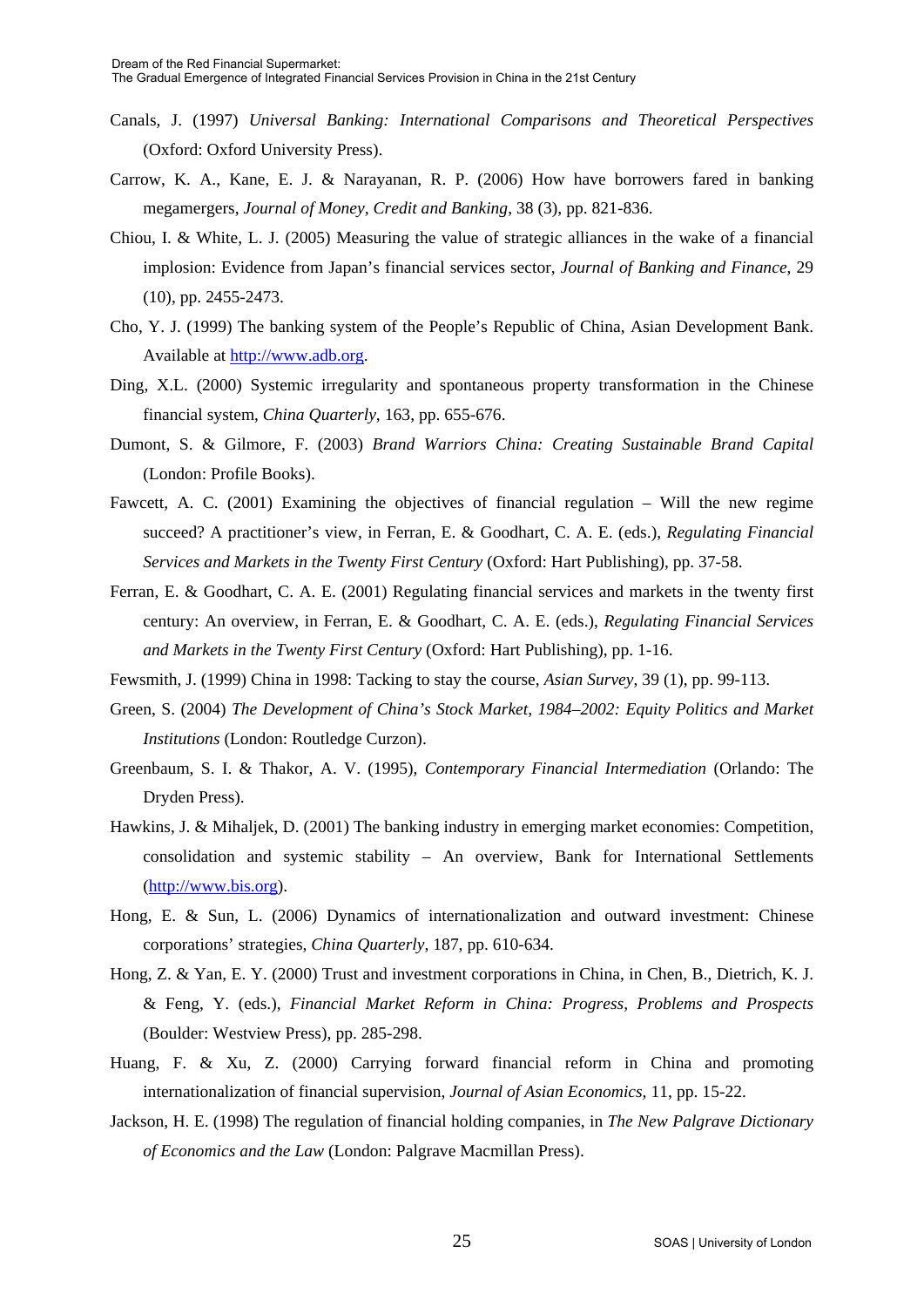- Jackson, H. E. & Symons Jr., E. L. (1998) *Regulation of Financial Institutions* (Eagan: West Publishing Company).
- Jiang, B., Locke, P. & Willette, W. (2003) Picking up the gauntlet: Bank competition in China after World Trade Organization entry, *Journal of International Banking Regulation*, 4 (3), pp. 247- 253.
- Koguchi, K. (1993) Financial conglomeration, in *Financial Conglomerates* (Paris: OECD).
- Kroszner, R. S. & Rajan, R. G. (1994) Is the Glass-Steagall Act justified? A study of the U.S. experience with universal banking before 1933, *American Economic Review*, 84 (4), pp. 810-832.
- Laurence, H. (1999) Financial system reform and the currency crisis in East Asia, *Asian Survey*, 39 (2), pp. 348-373.
- Leung, M.-K. & Mok, V. W.-K. (2000) Commercialization of banks in China: Institutional changes and effects on listed enterprises, *Journal of Contemporary China*, 9, pp. 41-52.
- Li, X.-M. (2000) China's macroeconomic stabilization policies following the Asian financial crisis: Success or failure? *Asian Survey*, 40 (6), pp. 938-957.
- Lin, C. (2003) Financial conglomerates in China, *Center for International Law Studies Working Papers*, No. 2003020011 [\(http://papers.ssrn.com/sol3/papers.cfm?abstract\\_id=446840\)](http://papers.ssrn.com/sol3/papers.cfm?abstract_id=446840).
- Lo, C. (2004) Bank reform: How much time does China have? *China Business Review*, 31 (2), pp. 33- 41.
- McGregor, J. (2005) *One Billion Customers: Lessons from the Front Lines of Doing Business in China* (London: Nicholas Brealey Publishing).
- Milbourn, T. T., Boot, A. W. A. & Thakor, A. V. (1999) Megamergers and expanded scope: Theories of bank size and activity diversity, *Journal of Banking and Finance*, 23, pp. 195-214.
- Park, S. Y. (1999) Financial reform and its impact on corporate organisation in Korea, in De Brouwer, G. & Pupphavesa, W. (eds.), *Asia-Pacific Financial Deregulation* (London: Routledge), pp. 207- 234.
- Pei, M. (1998) The political economy of banking reforms in China, 1993-1997, *Journal of Contemporary China*, 7, pp. 321-350.
- Rehm, H. & Simmert, D. B. (1991) Allfinanz befund, probleme, perspektiven, in Krümmel, H.-J., Rehm, H. & Simmert, D. B., *Allfinanz – Strukturwandel an den Märkten für Finanzdienstleistungen, (*Berlin: Duncker & Humblot), pp. 9-29.
- Rumble, A. & Stiroh, K. J. (2006) The dark side of diversification: The case of US financial holding companies, *Journal of Banking and Finance*, 30 (8), pp. 2131-2161.
- Saunders, A. & Walter, I. (1994) *Universal Banking in the United States: What Could We Gain? What Could We Lose*? (Oxford: Oxford University Press).
- Saunders, A. & Walter, I. (1996) Financial system design in the Asia-Pacific context: Costs and benefits of universal banking, *Management Decision*, 34 (9), pp. 29-36.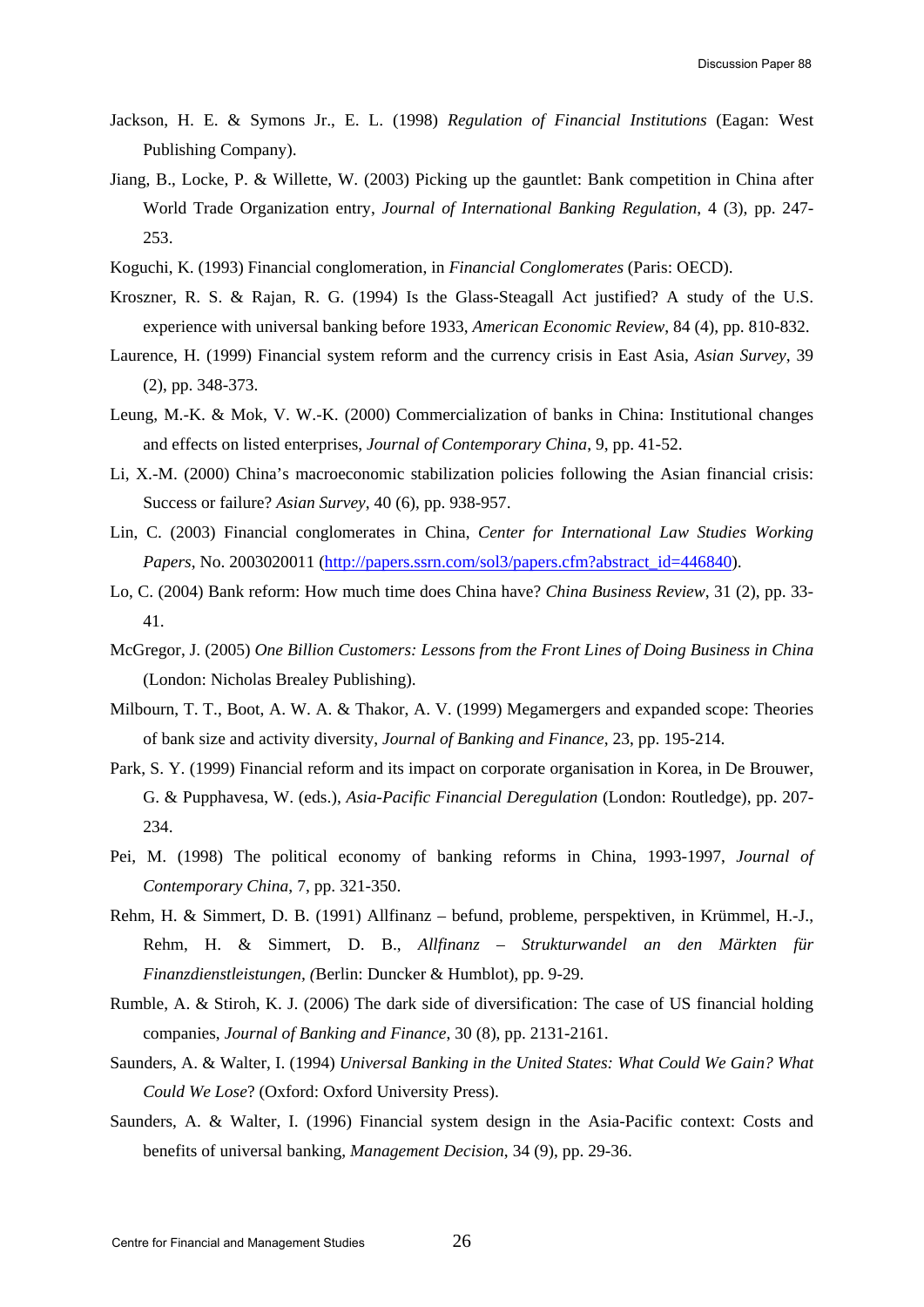- Stiroh, K. J. (2004) Diversification in banking: Is noninterest income the answer? *Journal of Money, Credit and Banking*, 36 (5), pp. 853-882.
- Stiroh, K. J. (2006) A portfolio view of banking with interest and noninterest activities, *Journal of Money, Credit and Banking*, 38 (5), pp. 1351-1362.
- Sun, L. & Tobin, D. (2005) International listing as a mechanism of commitment to more credible corporate governance practices: The case of the Bank of China (Hong Kong), *Corporate Governance: An International Review*, 13 (1), pp. 81-91.
- Swary, I. & Topf, B. (1992) *Global Financial Deregulation: Commercial Banking at the Crossroads* (Oxford: Blackwell).
- Wolken, L. C. (1990) The restructuring of China's banking system under the economic reforms 1979- 1989, *Columbia Journal of World Business*, 25 (1), pp. 53-62.

World Bank (1998) *China: Finance and Investment* (Washington D.C.: The World Bank).

- Xiao, Q. (2004) *The Theory of the Firm and Chinese Enterprise Reform: The Case of China International Trust and Investment Corporation* (Abingdon: Routledge Curzon).
- Zhu, S. (2000) *Securities Regulation in China* (Ardsley: Transnational Publishers).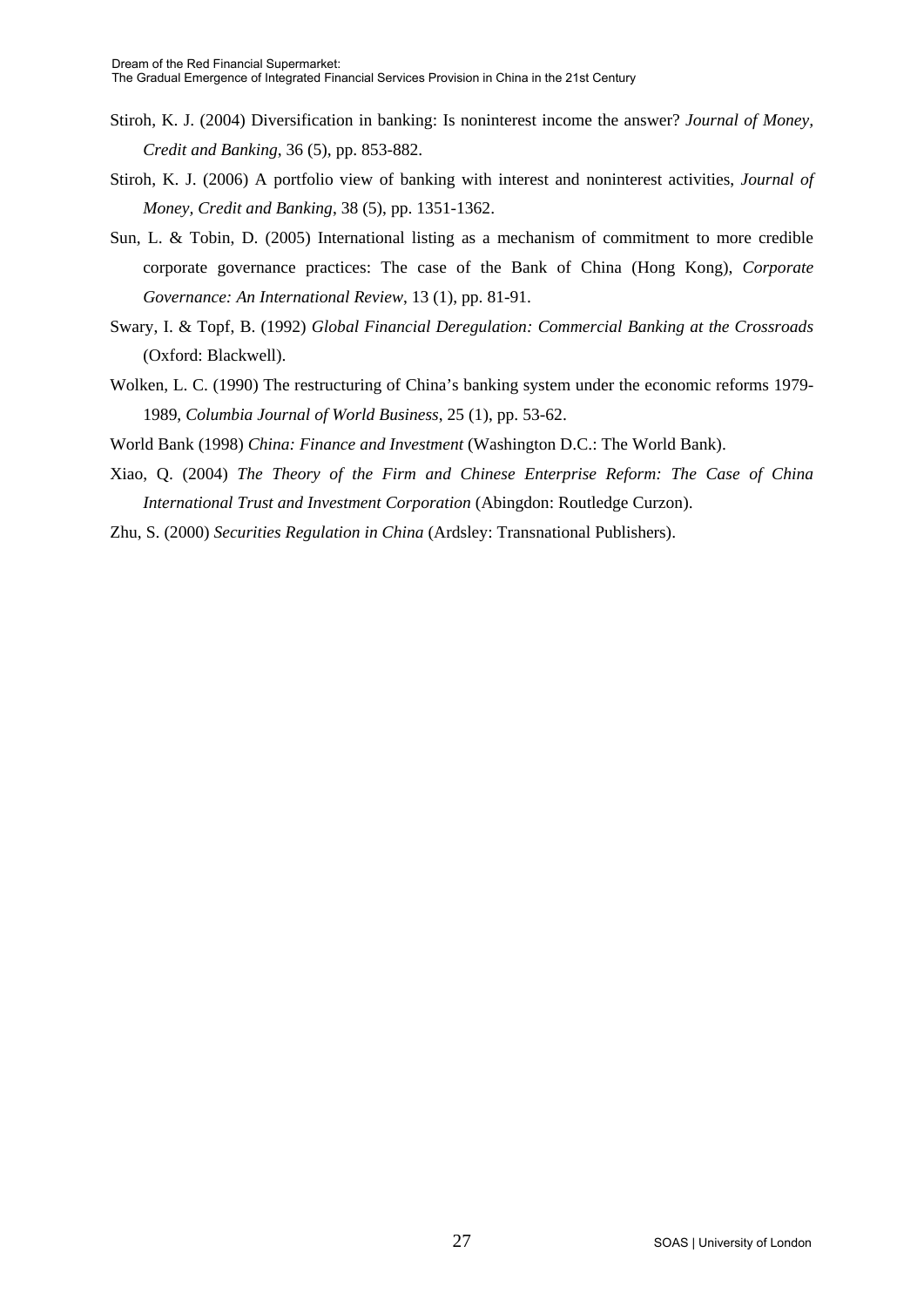| <b>Key mainland</b><br>subsidiaries*: | <b>CITIC</b>                              | Everbright                                  | <b>Ping An</b>                                                                |
|---------------------------------------|-------------------------------------------|---------------------------------------------|-------------------------------------------------------------------------------|
| <b>Banking</b>                        | <b>CITIC</b> Industrial Bank              | China Everbright Bank                       | Ping An Bank                                                                  |
| Investment<br>banking                 | <b>CITIC</b> Securities                   | China Everbright<br>Securities              | Ping An Securities                                                            |
| <i>Insurance</i>                      | <b>CITIC Prudential Life</b><br>Insurance | China Everbright<br><b>Insurance Agency</b> | Ping An Life Insurance,<br>Ping An Property $\&$<br><b>Casualty Insurance</b> |

Table 1: China's 'trial financial holding companies'

Note: \* Not all subsidiaries are wholly-owned

Sources: Company annual reports, available from company websites. All accessed June 2007. Lin (2003).

Figure 1: Stylized policy options for regulating banks' activity scope and organizational form

|                               |      | <b>Activity Scope</b>                          |                                                       |  |
|-------------------------------|------|------------------------------------------------|-------------------------------------------------------|--|
|                               |      | Unrestricted                                   | Restricted                                            |  |
| Organizational<br>integration | High | Universal banking*<br>(for example Germany)    | <b>NA</b>                                             |  |
|                               |      | Broad banking**<br>(for example US after 1999) | Specialized banking<br>(for example US prior to 1999) |  |

Note: \* Different financial services are typically offered directly by the same institution or by subsidiaries \*\* Different financial services are offered indirectly via a holding company structure. Note that rules governing information sharing between various holding company subsidiaries differ between countries \*\*\* The shaded area corresponds to banking scope regulatory regimes that allow for 'integrated financial services provision'